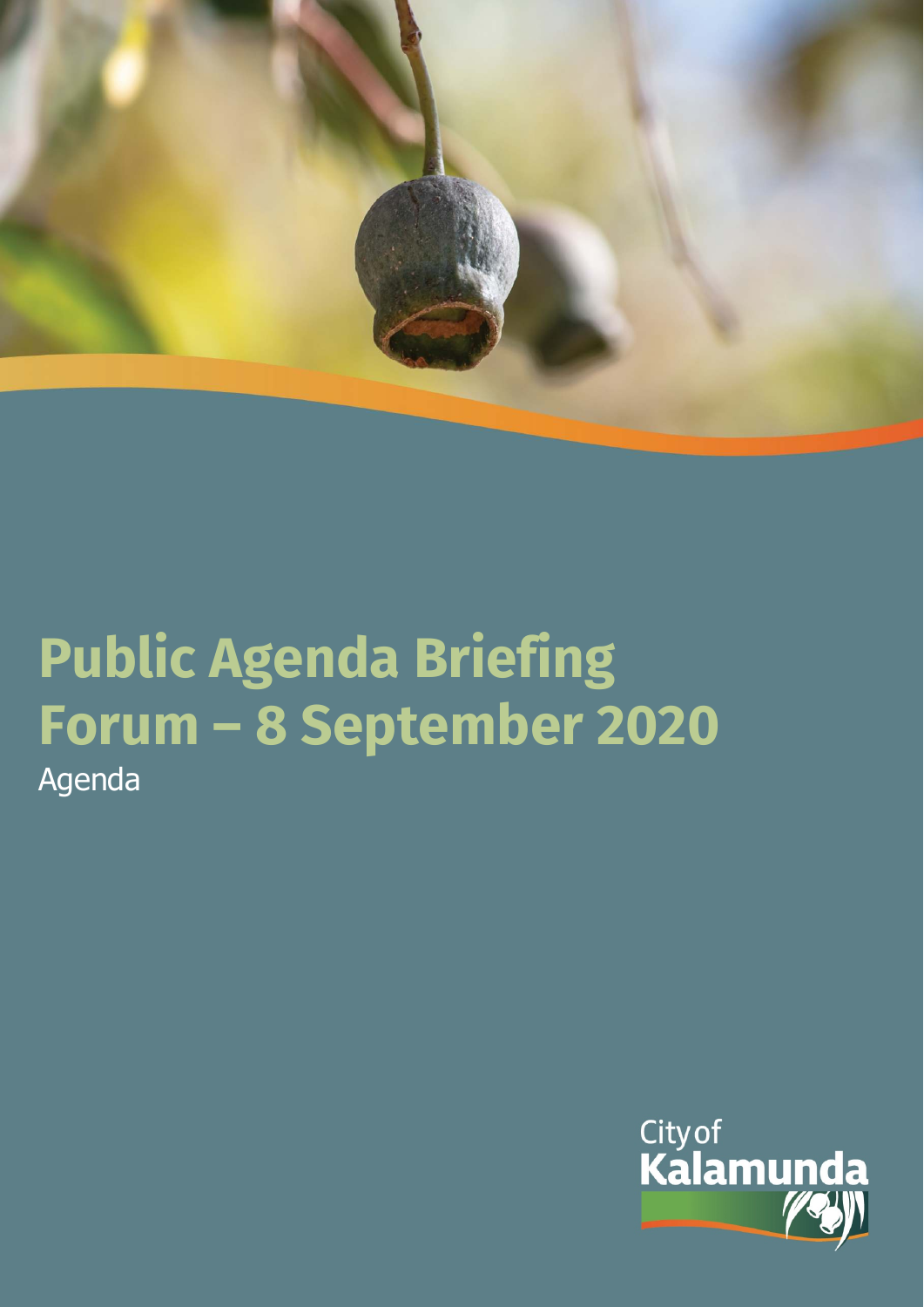# **Our Vision**



# **Connected Communities, Valuing Nature** and Creating our Future Together

# **Core Values**

Service We deliver excellent service by actively engaging and listening to each other.

Respect We trust and respect each other by valuing our differences, communicating openly and showing integrity in all we do.

Diversity We challenge ourselves by keeping our minds open and looking for all possibilities and opportunities.

Ethics We provide honest, open, equitable and responsive leadership by demonstrating high standards of ethical behaviour.

# **Aspirational Values**

**Creativity** We create and innovate to improve all we do.

Courage We make brave decisions and take calculated risks to lead us to a bold and bright future.

Prosperity We will ensure our District has a robust economy through a mixture of industrial, commercial, service and home based enterprises.

Harmony We will retain our natural assets in balance with our built environment.

Our simple guiding principle will be to ensure everything we do will make Kalamunda socially, environmentally and economically sustainable

kalamunda.wa.gov.au

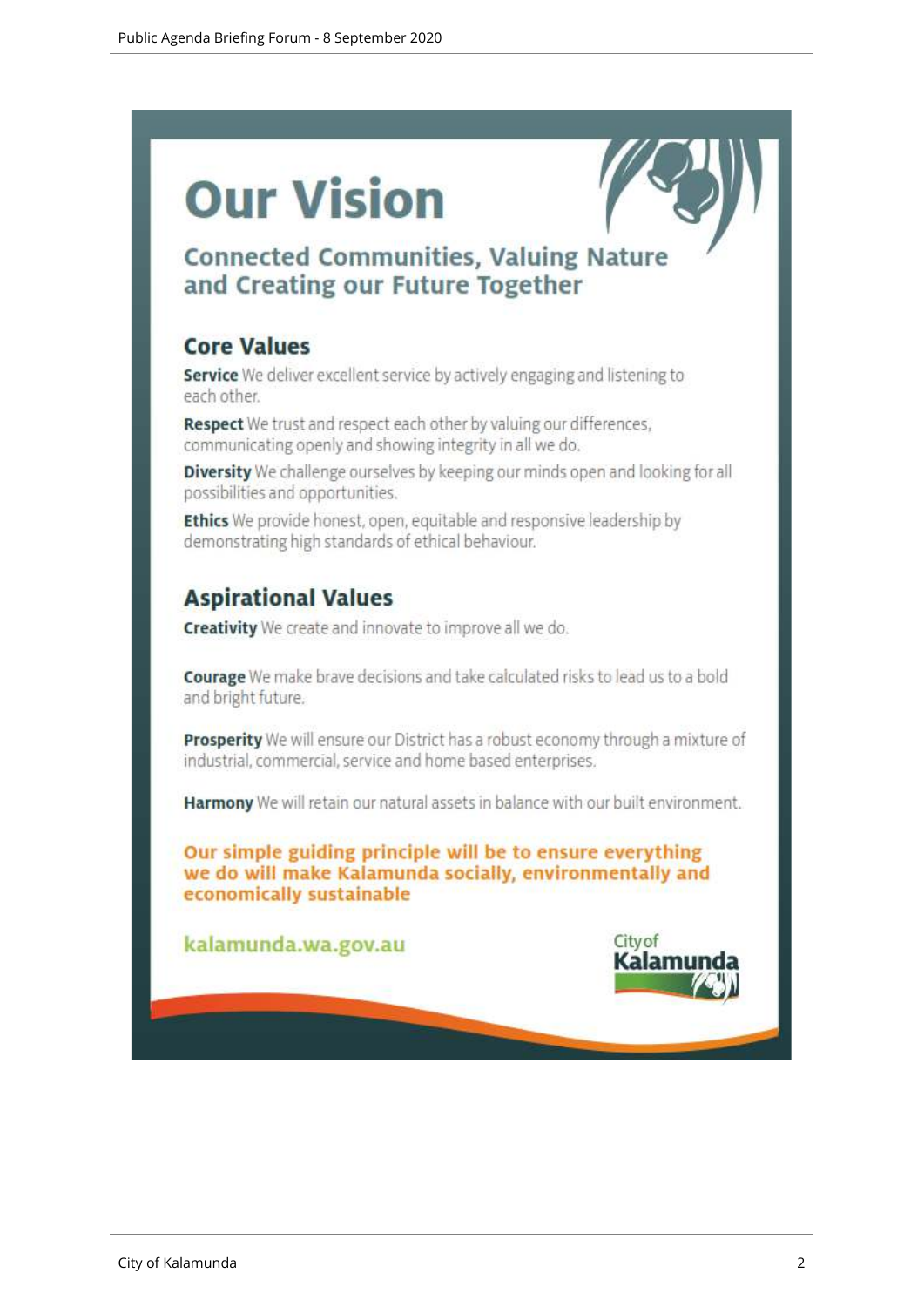# INFORMATION FOR THE PUBLIC ATTENDING PUBLIC AGENDA BRIEFING

Agenda Briefing Forums will involve Elected Members, employees as determined by the Chief Executive Officer, and external advisors (where appropriate) and will be open to the public. The Briefing Session will the held at the Administration Centre of the City of Kalamunda commencing at 6.30pm.

#### PROCEDURES FOR PUBLIC AGENDA BRIEFING FORUMS

The following procedures will apply to all Public Agenda Briefing Forums conducted by the City of Kalamunda:

- a. Public Agenda Briefing Forums will be open to the public except for matters of a confidential nature. Determining matters of a confidential nature shall be in accordance with the Local Government Act 1995 (WA).
- b. The Chief Executive Officer will ensure timely written notice and an agenda for each Public Agenda Briefing Forum will be provided to all Elected Members, members of the public and external advisors (where appropriate).
- c. Relevant employees of the City of Kalamunda will be available to make a presentation or respond to questions on matters listed on the agenda for the Public Agenda Briefing Forum.
- d. All Elected Members will be given a fair and equal opportunity to participate in the Public Agenda Briefing Forum.
- e. The Presiding Member will ensure that time is made available to allow for all matters of relevance to be covered.
- f. Elected Members, employees and relevant consultants shall disclose their interests on any matters listed for the Public Agenda Briefing Forum. When disclosing an interest the following is required:
	- i. Interests are to be disclosed in accordance with the provisions of the Local Government Act 1995, the Local Government (Rules of Conduct) Regulations 2007 and the City's Code of Conduct.
	- ii.Elected Members disclosing a financial interest will not participate in that part of the forum relating to the matter to which their interest applies and shall depart the room.
	- iii. Employees with a financial interest in a matter may also consider it appropriate to depart the room when the matter is being considered, however there is no legislative requirement to do so.
	- g. Minutes shall be kept of all Public Agenda Briefing Forums. As no decisions are made at a Public Agenda Briefing Forum, the minutes need only be a general record of the items covered but shall record any disclosure of interests as declared by individuals. A copy of the minutes is to be tabled at the next Ordinary Meeting of Council.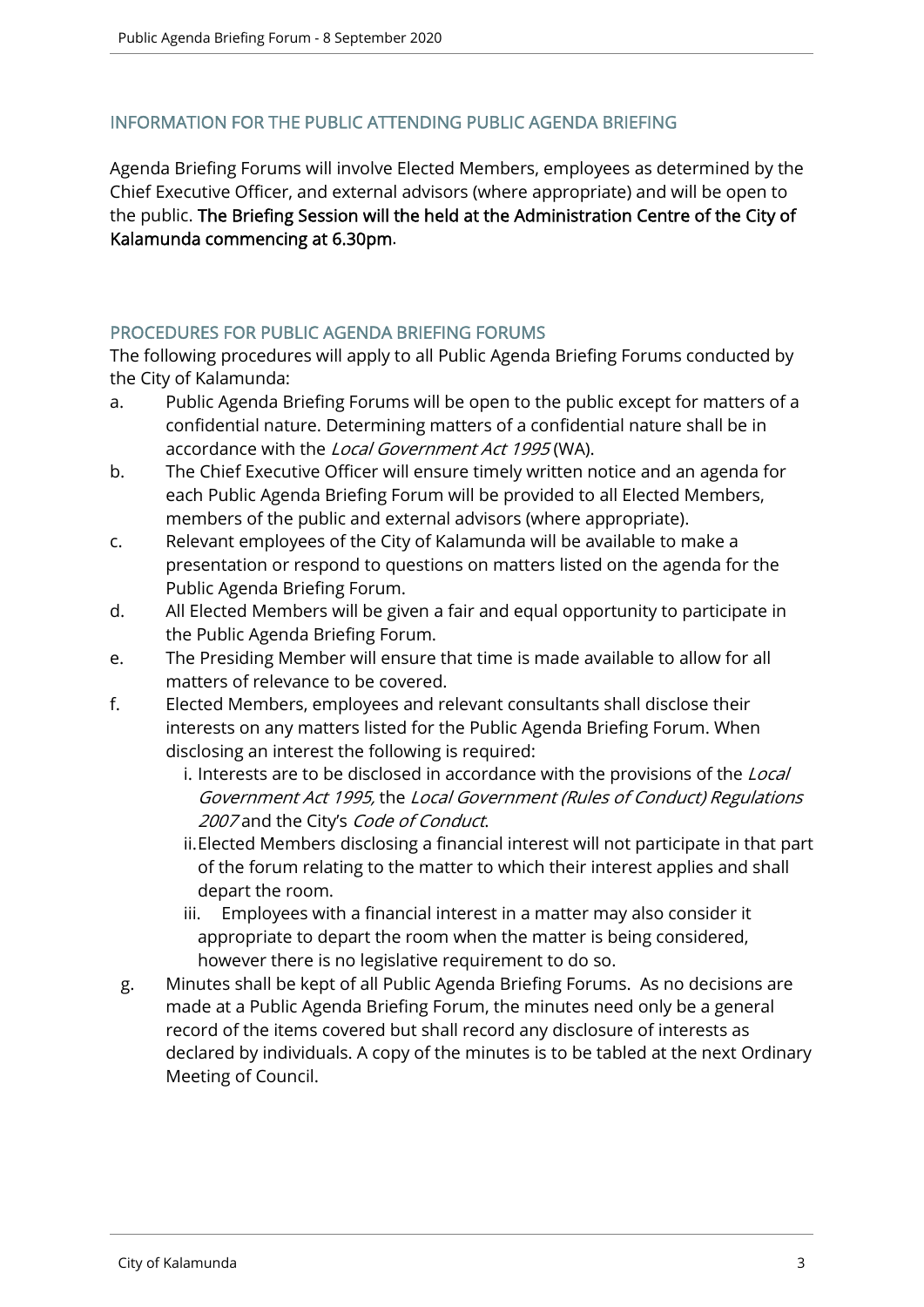# PROCEDURES FOR PUBLIC QUESTION TIME

### Questions Asked Verbally

Members of the public are invited to ask questions at Public Agenda Briefing Forums.

- a. Questions asked at a Public Agenda Briefing Forum must relate to a matter contained on the agenda.
- b. A register will be provided for those persons wanting to ask questions to enter their name. Persons will be requested to come forward in the order in which they are registered, and to give their name and suburb.
- c. Public question time will be limited to two (2) minutes per member of the public, with a limit of two (2) verbal questions.
	- d. Statements are not to precede the asking of a question during public question time. Statements should be made during public submissions.
	- e. The Presiding Member may extend public question time in intervals of 10 minutes, but the total time allocated for public question time is not to exceed 50 minutes in total.
	- f. Questions are to be directed to the Presiding Member and shall be asked politely, in good faith, and are not to be framed in such a way as to reflect adversely or to be defamatory to any particular Elected Member or City of Kalamunda employee.
	- g. The Presiding Member shall decide whether to:
		- i. accept or reject any question and his/her decision shall be final;
		- ii. nominate a City of Kalamunda employee to respond to the question (who make take such question on notice in which case, provision of a response shall be in accordance with the City's Standing Orders); or
		- iii. take a question on notice (in which case, a written response will be provided as soon as possible and included in the agenda of the next Ordinary Council Meeting).
	- h. Where an Elected Member is of the opinion that a member of the public is:
		- i. asking a question at a Public Agenda Briefing Forum that is not relevant to a matter listed on the agenda; or
		- ii. making a statement during public question time, they may bring it to the attention of the Presiding Member who will make a ruling.
	- i. Questions and any responses will be summarised and included in the notes of the meeting.

# PROCEDURES FOR PUBLIC STATEMENT TIME

- a. Members of the public are invited to make statements at Briefing Forums.
- b. Statements made at a Briefing Forum must relate to a matter contained in the agenda.
- c. A register will be provided for those persons wanting to make a statement to enter their name. Persons will be requested to come forward in the order in which they are registered, and to give their name and full address.
- d. Public Statement Time will be limited to two (2) minutes per member of the public.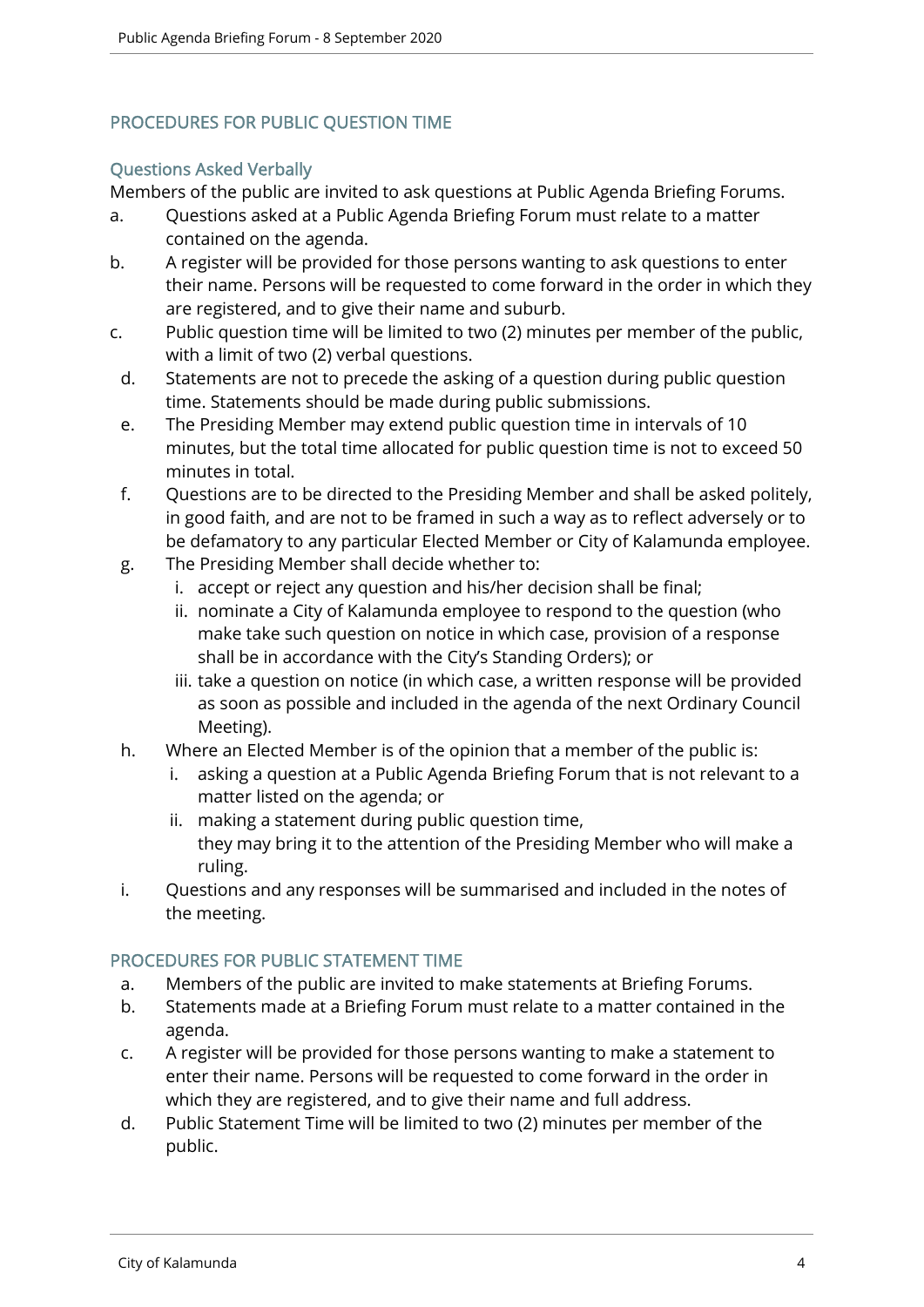- e. Public Statement Time will be allocated a maximum time of ten (10) minutes. Public Statement Time Is declared closed following the ten (10) minute allocated time period, or earlier if there are no further statements.
- f. Statements are to be directed to the Presiding Member and are to be made politely in good faith and are not to be framed in such a way as to reflect adversely or be defamatory on a particular Elected Member or City of Kalamunda employee.
- g. A member of the public attending a Briefing Forum may present a written statement rather than make the statement verbally if he or she so wishes.
- h. Statements will be summarising and included in the notes of the Briefing Forum.

### Questions in Writing

- a. Questions must relate to a matter contained in the Agenda Briefing Forum agenda.
- b. The City will accept a maximum of five written questions per member of the public. To ensure equality and consistency, each part of a multi-part question will be treated as a question in its own right.
- c. Written questions unable to be responded to at the Public Agenda Briefing Forum will be taken on notice. In this case, a written response will be provided as soon as possible and included on the agenda of the next Ordinary Council Meeting.
- d. Questions and any response will be summarised and included in the notes of the meeting.
- e. It is not intended that question time should be used as a means to obtain information that would not be made available if it was sought from the City's records under Section 5.94 of LG Act or the FOI Act.
- f. Where the response to a question(s) would require a substantial commitment of the City's resources, the Chief Executive Officer will determine that it is an unreasonable impost upon the City and may refuse to provide it. The Chief Executive Officer will advise the member of the public that the information may be sought in accordance with the FOI Act.

# Questions of Clarification

Members of the public may ask questions of clarification at Public Agenda Briefing Forums.

- a. Questions of clarification asked at a Public Agenda Briefing Forum must relate to a matter contained on the agenda.
- b. The period at which members of the public may ask questions of clarification must follow the presentation of reports.
- c. Questions of clarification will otherwise be governed by the same requirements and procedures as set out above from 5.1(i) to 5.1(n).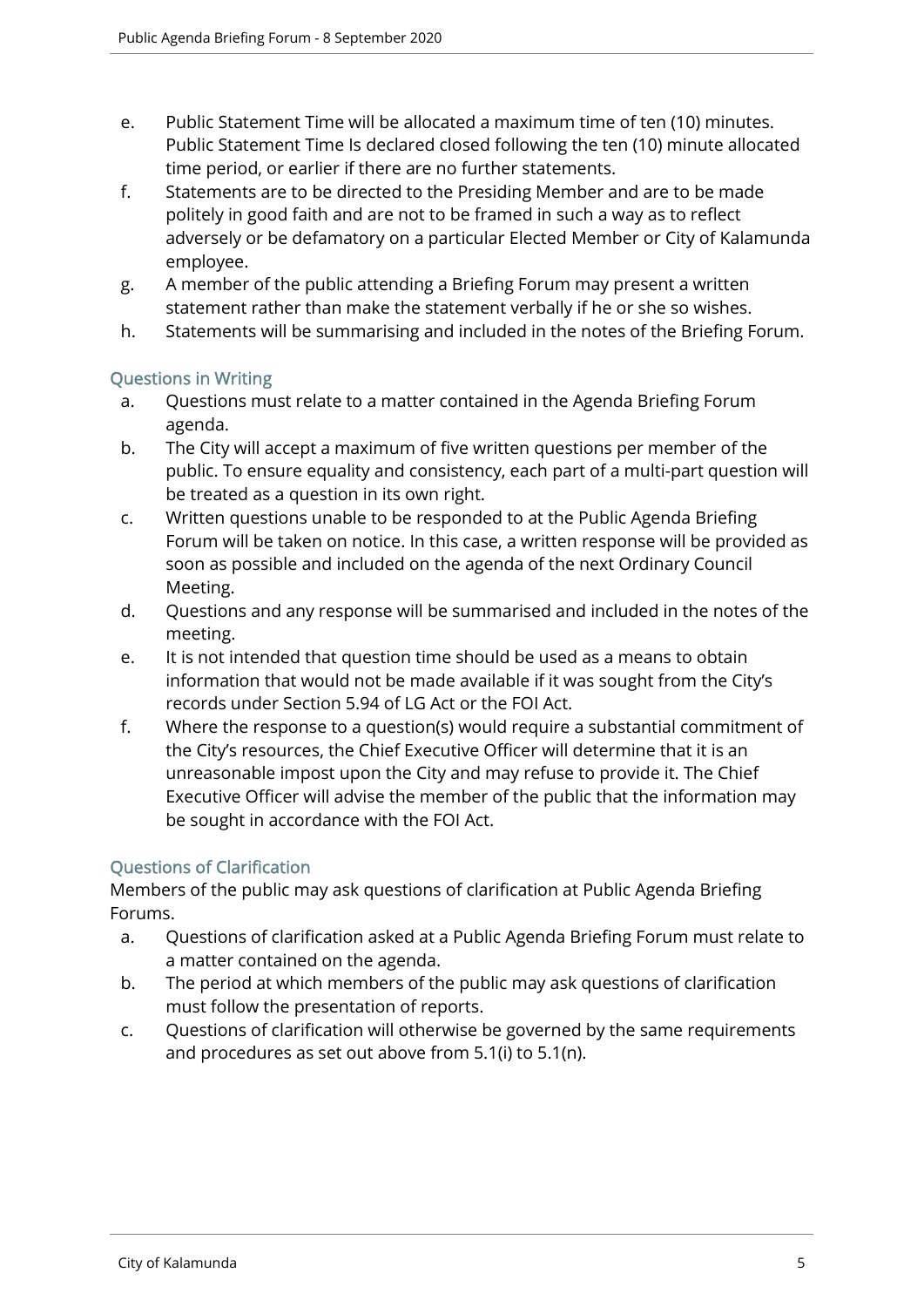#### Acknowledgement of Traditional Owners

We wish to acknowledge the traditional custodians of the land we are meeting on, the Whadjuk Noongar people. We wish to acknowledge their Elders' past, present and future and respect their continuing culture and the contribution they make to the life of this City and this Region.

Please view the position of the Exits, Fire Extinguishers and Outdoor Assembly Area as displayed on the wall of Council Chambers.

In case of an emergency follow the instructions given by City Personnel.

We ask that you do not move your vehicle as this could potentially block access for emergency services vehicles.

Please remain at the assembly point until advised it is safe to leave.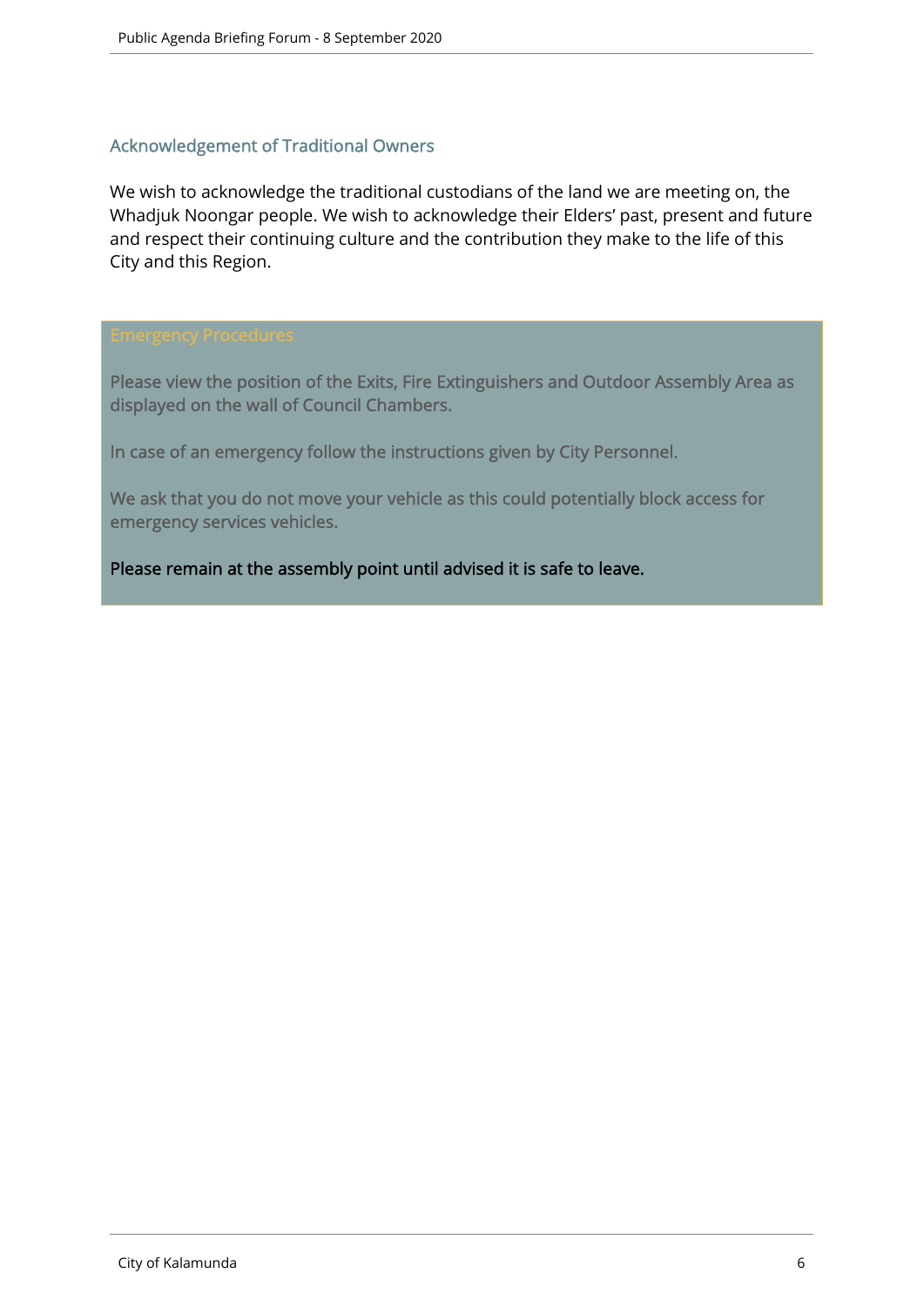# **INDEX**

| 1. |                                                                                     |  |
|----|-------------------------------------------------------------------------------------|--|
| 2. |                                                                                     |  |
| 3. |                                                                                     |  |
| 4. |                                                                                     |  |
| 5. |                                                                                     |  |
| 6. |                                                                                     |  |
| 7. |                                                                                     |  |
| 8. |                                                                                     |  |
| 9. |                                                                                     |  |
|    |                                                                                     |  |
|    |                                                                                     |  |
|    | 10.1.1. Draft Local Planning Policy 29 - Unhosted Holiday Houses Adoption for Final |  |
|    |                                                                                     |  |
|    |                                                                                     |  |
|    |                                                                                     |  |
|    |                                                                                     |  |
|    |                                                                                     |  |
|    |                                                                                     |  |
|    |                                                                                     |  |
|    |                                                                                     |  |
|    |                                                                                     |  |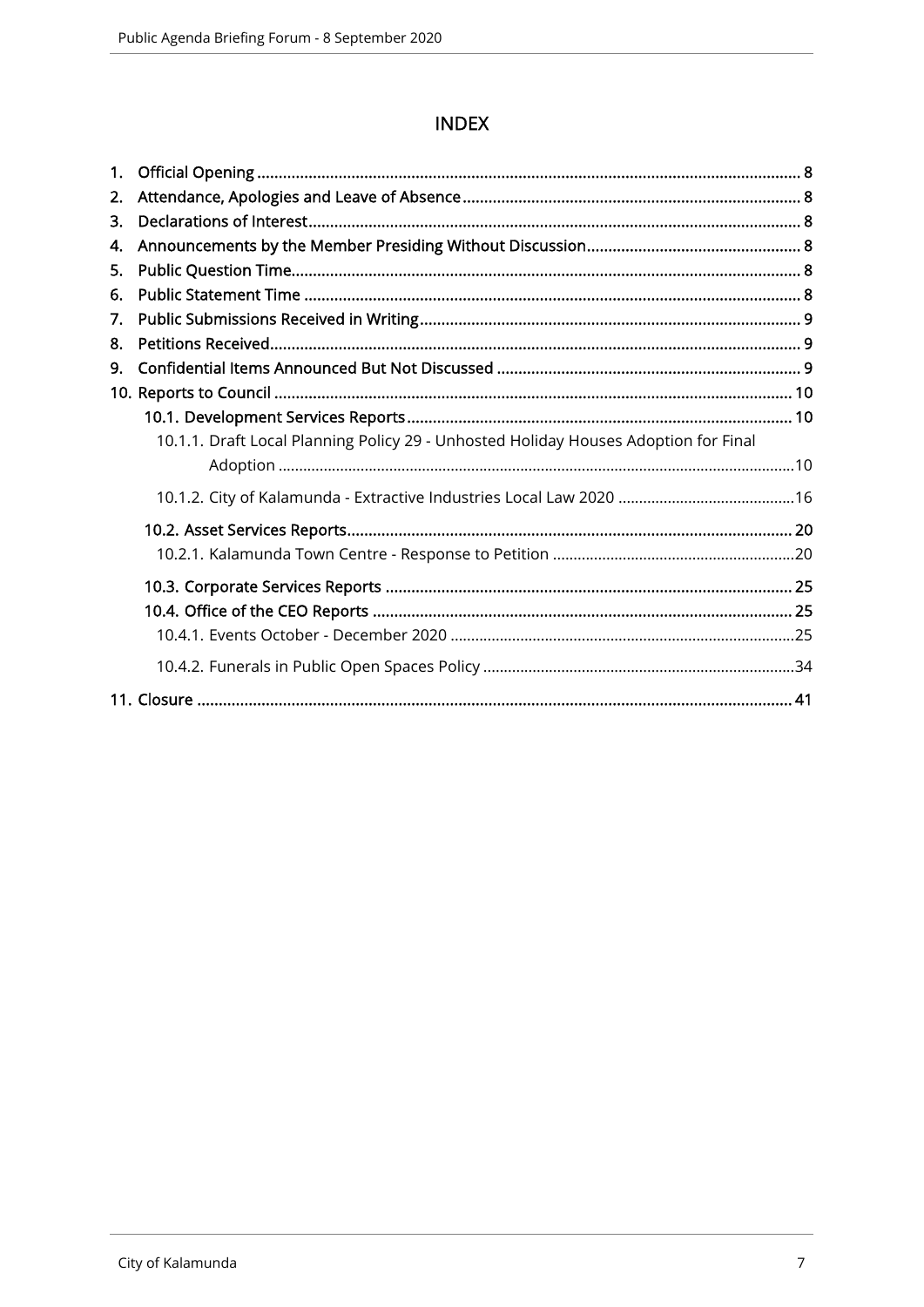# 1. Official Opening

#### 2. Attendance, Apologies and Leave of Absence

#### 3. Declarations of Interest

#### 3.1. Disclosure of Financial and Proximity Interests

- a. Members must disclose the nature of their interest in matter to be discussed at the meeting. (Section 5.56 of the *Local Government Act* 1995.)
- b. Employees must disclose the nature of their interest in reports or advice when giving the report or advice to the meeting. (Section 5.70 of the Local Government Act 1995.)

#### 3.2. Disclosure of Interest Affecting Impartiality

a. Members and staff must disclose their interest in matters to be discussed at the meeting in respect of which the member or employee had given or will give advice.

#### 4. Announcements by the Member Presiding Without Discussion

#### 5. Public Question Time

Public question time will be allocated a maximum of 10 minutes and will be limited to two (2) minutes per member of the public, with a limit of two (2) verbal questions per member of the public.

Statements are not to precede the asking of a question during public question time. Statements should be made during public submissions.

For the purposes of Minuting, these questions and answers will be summarised.

#### 6. Public Statement Time

A period of maximum 10 minutes is provided to allow public statements from the gallery on matters relating to a matter contained on the agenda or the functions of Council. Public Statement Time will be limited to two (2) minutes per member of the public.

Public Statement Time is declared closed following the 10 minute allocated time period, or earlier if there are no further statements.

For the purposes of Minuting, these statements will be summarised.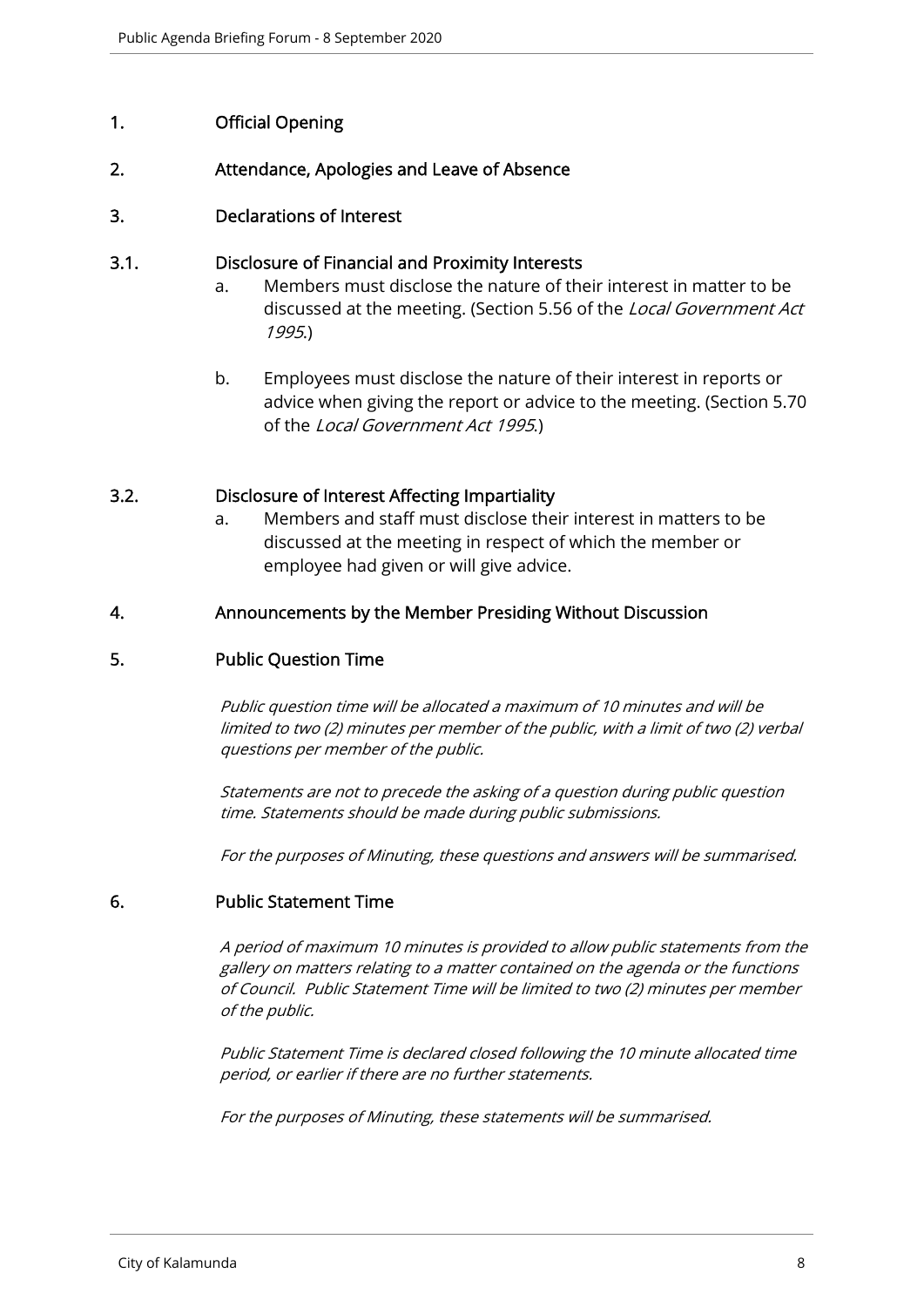- 7. Public Submissions Received in Writing
- 8. Petitions Received
- 9. Confidential Items Announced But Not Discussed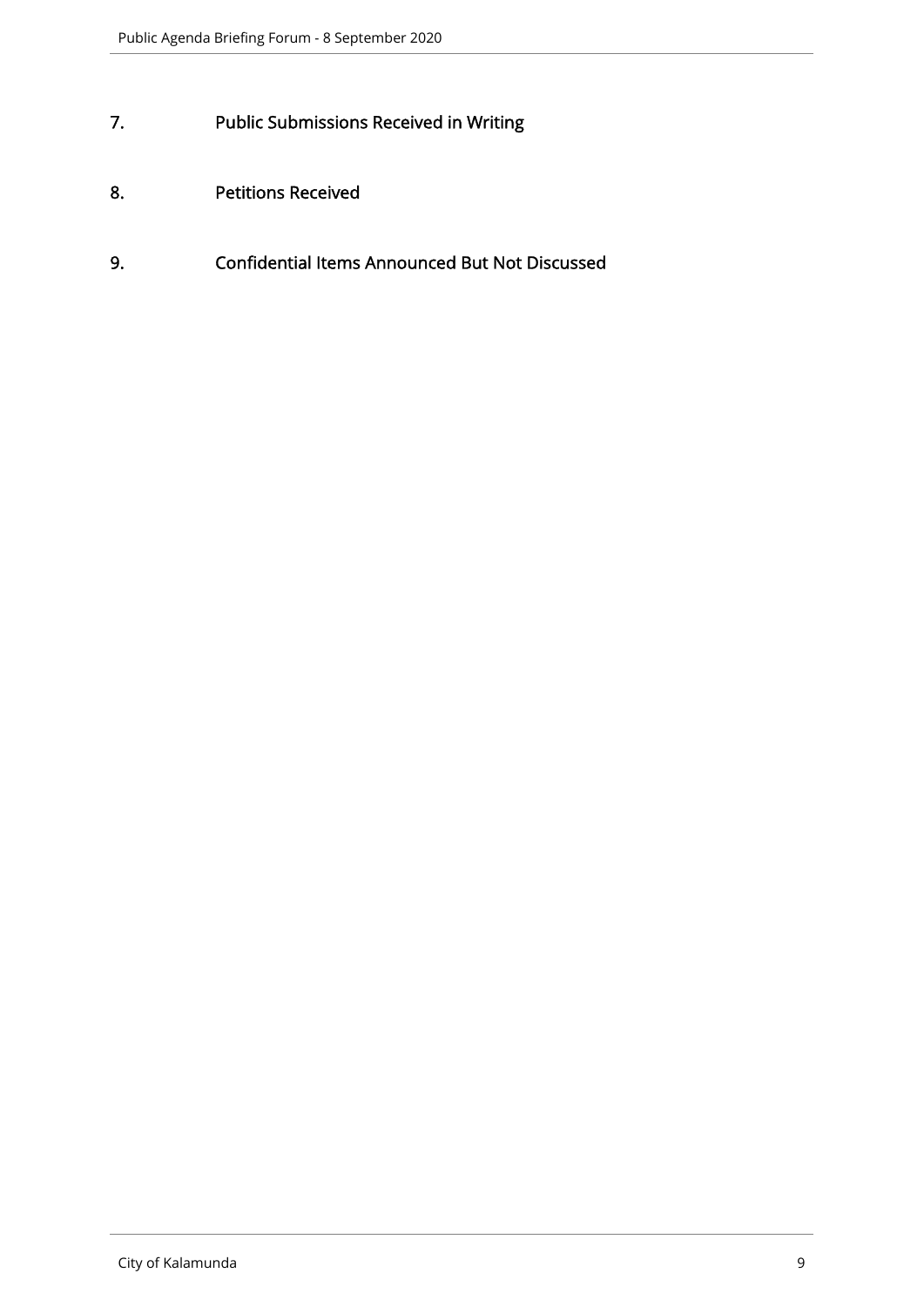### 10. Reports to Council

#### 10.1. Development Services Reports

# 10.1.1. Draft Local Planning Policy 29 - Unhosted Holiday Houses Adoption for Final Adoption

#### Declaration of financial / conflict of interests to be recorded prior to dealing with each item.

| Previous Items OCM 60/2020 |                          |
|----------------------------|--------------------------|
| Directorate                | Development Services     |
| <b>Business Unit</b>       | <b>Approval Services</b> |
| File Reference             | 3.009297                 |
| Applicant                  | N/A                      |
| Owner                      | N/A                      |

- Attachments 1. Draft Local Planning Policy 29 Unhosted Holiday Houses [10.1.1.1 - 3 pages]
	- 2. Submission Draft Local Planning Policy 29 Unhosted Holiday Houses [10.1.1.2 - 2 pages]
	- 3. Late Submission Draft Local Planning Policy 29 Unhosted Holiday Houses [10.1.1.3 - 1 page]

#### TYPE OF REPORT

|   | Advocacy    | When Council is advocating on behalf of the community to<br>another level of government/body/agency                                                                                                                                                                                                                                                                                                                                |
|---|-------------|------------------------------------------------------------------------------------------------------------------------------------------------------------------------------------------------------------------------------------------------------------------------------------------------------------------------------------------------------------------------------------------------------------------------------------|
|   | Executive   | When Council is undertaking its substantive role of direction<br>setting and oversight (eg accepting tenders, adopting plans<br>and budgets                                                                                                                                                                                                                                                                                        |
|   | Information | For Council to note                                                                                                                                                                                                                                                                                                                                                                                                                |
| ⊠ | Legislative | Includes adopting Local Laws, Town Planning Schemes and<br>Policies. When Council determines a matter that directly<br>impacts a person's rights and interests where the principles of<br>natural justice apply. Examples include town planning<br>applications, building licences, other permits or licences<br>issued under other Legislation or matters that could be<br>subject to appeal to the State Administrative Tribunal |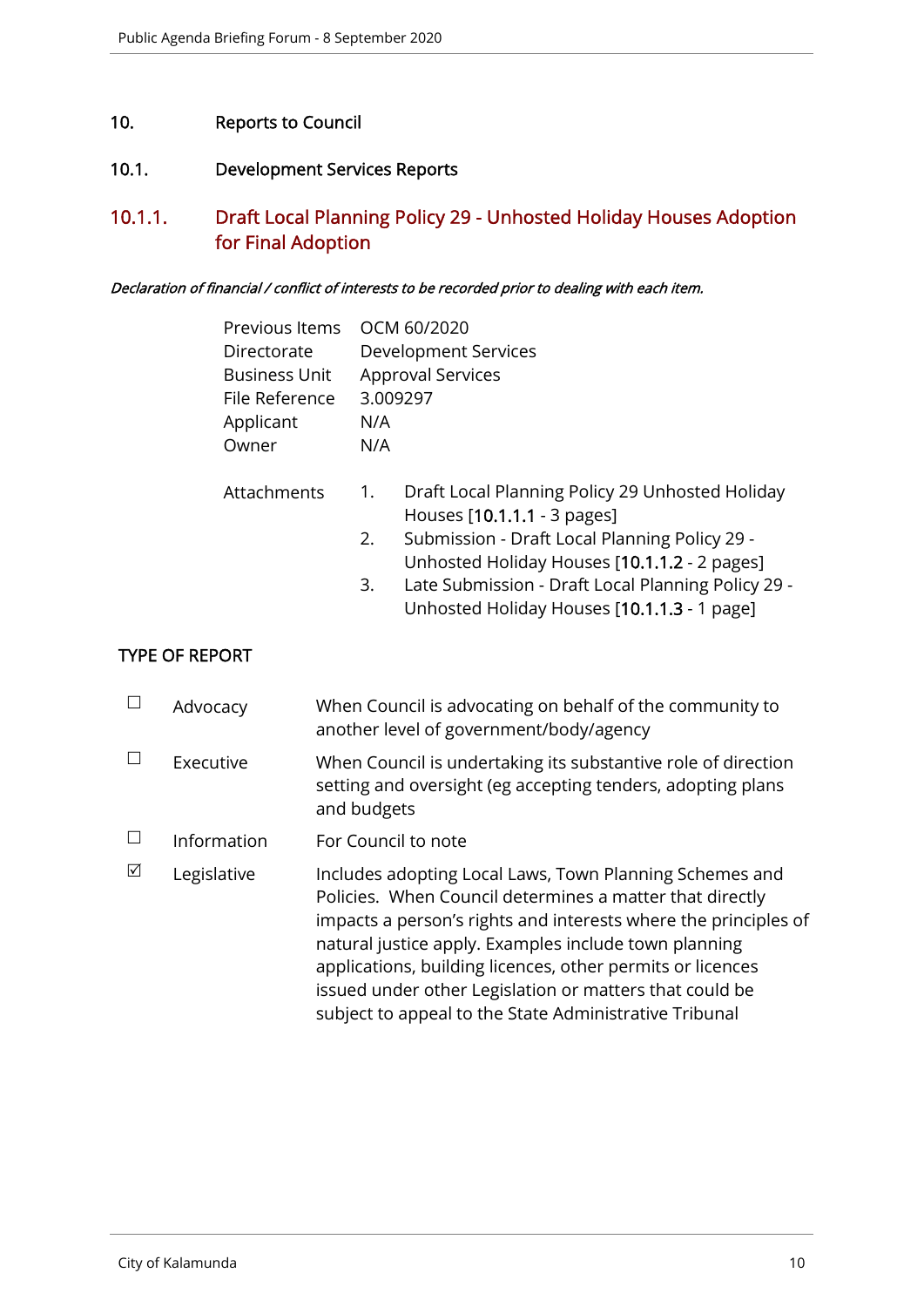# STRATEGIC PLANNING ALIGNMENT

Kalamunda Advancing Strategic Community Plan to 2027

#### Priority 3: Kalamunda Develops

Objective 3.3 - To develop and enhance the City's economy. **Strategy 3.3.1** - Facilitate and support the success and growth of industry and businesses.

#### Priority 3: Kalamunda Develops

Objective 3.4 - To be recognised as a preferred tourism destination. Strategy 3.4.1 - Facilitate, support and promote, activities and places to visit.

#### EXECUTIVE SUMMARY

- 1. The purpose of this report is for Council to consider the adoption of draft Local Planning Policy 29 – Un-hosted Holiday Houses (LPP29) for final approval (Attachment 1).
- 2. LPP29 will ensure un-hosted Holiday Houses are determined in a manner that maintains the amenity and character of the area while providing an opportunity for landowners to use residential properties for short-term accommodation.
- 3. It is recommended Council adopt LPP29 for final adoption.

#### BACKGROUND

- 4. The City of Kalamunda (the City) periodically reviews, revokes, and adds new policies to provide a level of consistency and transparency in decisionmaking and to ensure Council has a clear policy position regarding various planning matters.
- 5. The City has seen a recent increase in applications for un-hosted Holiday Houses, which warrants consideration of a policy to guide the use of delegation and set expectations for the community.

#### DETAILS AND ANALYSIS

- 6. The objectives of this Policy are to:
	- a) Ensure un-hosted Holiday Houses maintain the amenity and character of the areas where they are proposed
	- b) Ensure operators of un-hosted Holiday Houses can effectively manage the impact of short-term accommodation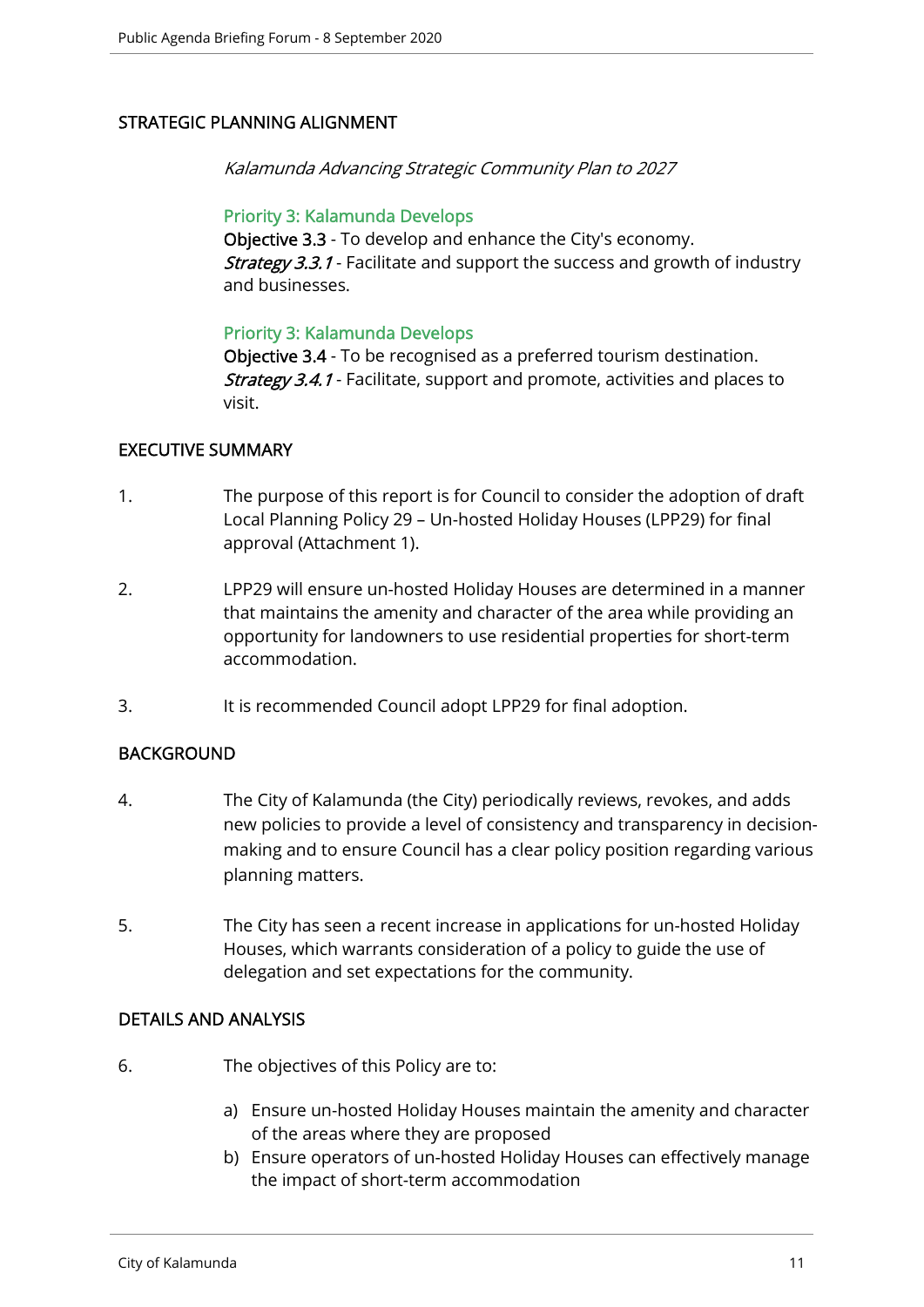- c) Ensure un-hosted Holiday Houses are effectively serviced in areas where reticulated sewer connection is not available
- d) Streamline the assessment process for un-hosted Holiday Houses
- 7. The Policy states the following matters should be given due regard when considering applications for un-hosted Holiday Homes:
	- a) Existing Amenity
	- b) Operational Management Plans

#### Additional Information

- 8. The matters to be given due regard reflect concerns raised during the consultation process for existing applications for un-hosted Holiday Houses.
- 9. The Policy has been drafted to provide consistency with the approach taken by many local governments to provide a policy framework for assessing un-hosted holiday houses in the Perth Metropolitan Region. It is also noted that the State Government has recently announced its intention to regulate short term accommodation such as Airbnb across the State.
- 10. The Policy will ensure un-hosted Holiday Houses are determined in a manner that maintains the amenity and character of the area while providing an opportunity for landowners to use residential properties for short-term accommodation.

#### APPLICABLE LAW

- 11. Planning and Development (Local Planning Schemes) Regulations 2015
	- a) Schedule 2, Part 2 Clause 4(3) review submissions and resolve to proceed with/without modifications or not proceed with the local planning policy
	- b) Schedule 2, Part 2 Clause 4(4) local government to publish the local planning policy in the local newspaper
	- c) Schedule 2, Part 2 Clause 4(5) the local planning has effect on publication
	- d) Schedule 2, Part 2 Clause 4(6) the City to make a copy of the local planning policy available to the public

#### APPLICABLE POLICY

#### 12. Nil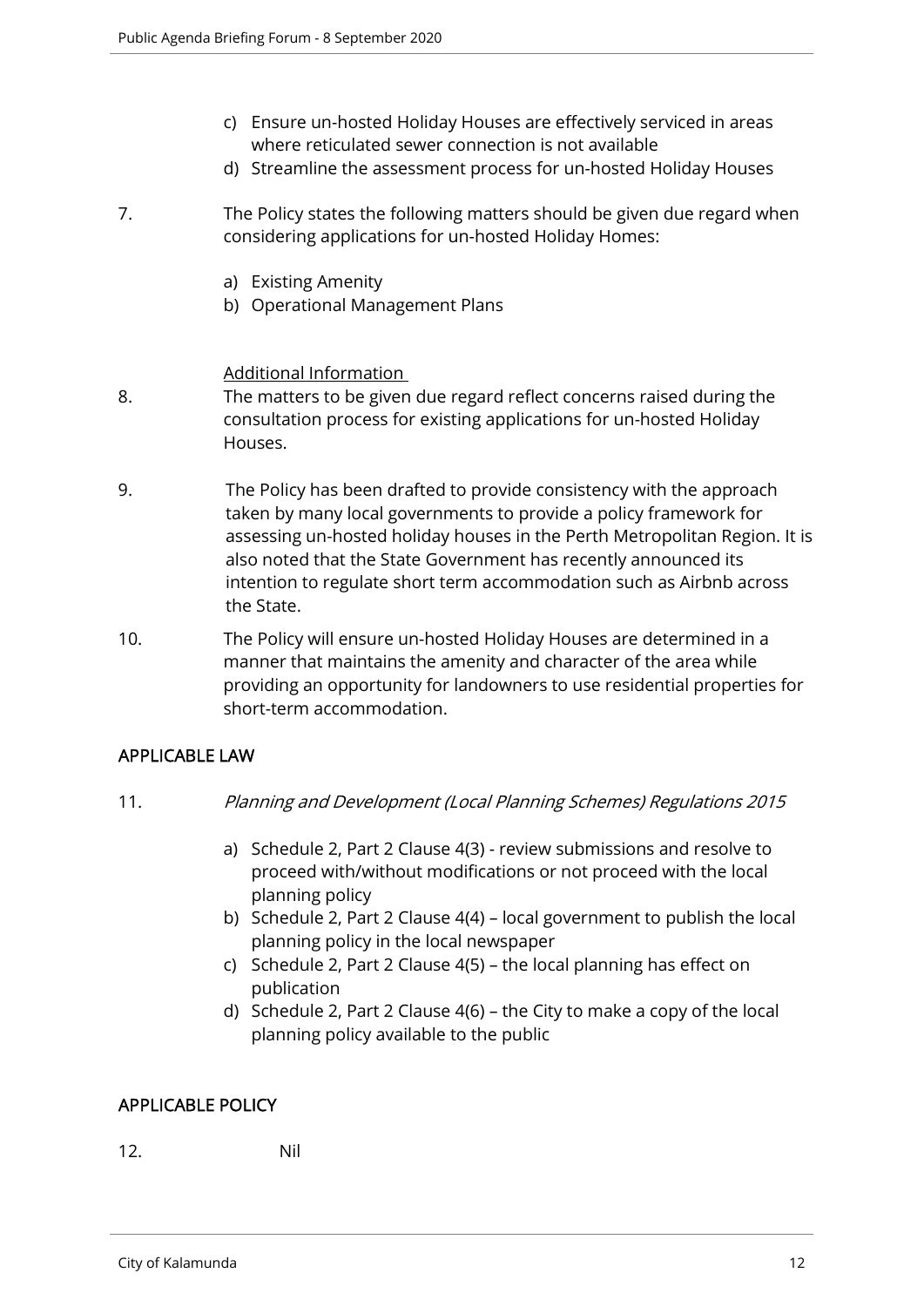# STAKEHOLDER ENGAGEMENT

- 13. The draft LPP29 was advertised in accordance with Local Planning Policy 11 - Public Notification of Planning Proposals for a period of 21 days, which is consistent with the period specified in Schedule 2, Part 2 Clause 4 (2) of the Regulations.
- 14. During the consultation period, one submission was received from the community (attachment 2). The submission is supportive that the City of Kalamunda is considering implementing a policy to control un-hosted Holiday Houses in the City of Kalamunda and comments on the following concerns that she should like to see addressed by the policy:
	- a) Management of keys to prevent parties;
	- b) Guests leaving shopping trolleys on the verge;
	- c) Increased traffic and parking;
	- d) Increased noise from holiday maker enjoying the evenings;
	- e) Overcrowding; and
	- f) When guests own prime movers and start them very early in the morning.
- 15. LPP 29 proposes to manage the aforementioned through the strong objectives of the policy and the requirement for applicants to submit an operational management plan which addresses the above listed major concerns of noise, preventing events, overcrowding, parking and traffic.
- 16. Following the closure of the advertising period, a second submission was received from the community (attachment 3). This submission was not supportive that the City of Kalamunda is considering implementing a policy to control un-hosted Holiday Houses in the City of Kalamunda. The following concerns were included within the submission:
	- a) The impact of un-hosted holiday houses on residential amenity;
	- b) Monitoring of compliance falls to the neighbouring properties;
	- c) Antisocial behaviour; and
	- d) Policy is weighted to promote additional tourism at a cost to existing residents amenity.
- 17. These concerns are consistent with those received during the neighbour consultation periods of each development application received for an unhosted holiday house and were the basis of the development of LPP29.

#### FINANCIAL CONSIDERATIONS

17. All costs incurred during the advertising of the Policy will be met through the Approval Services budget.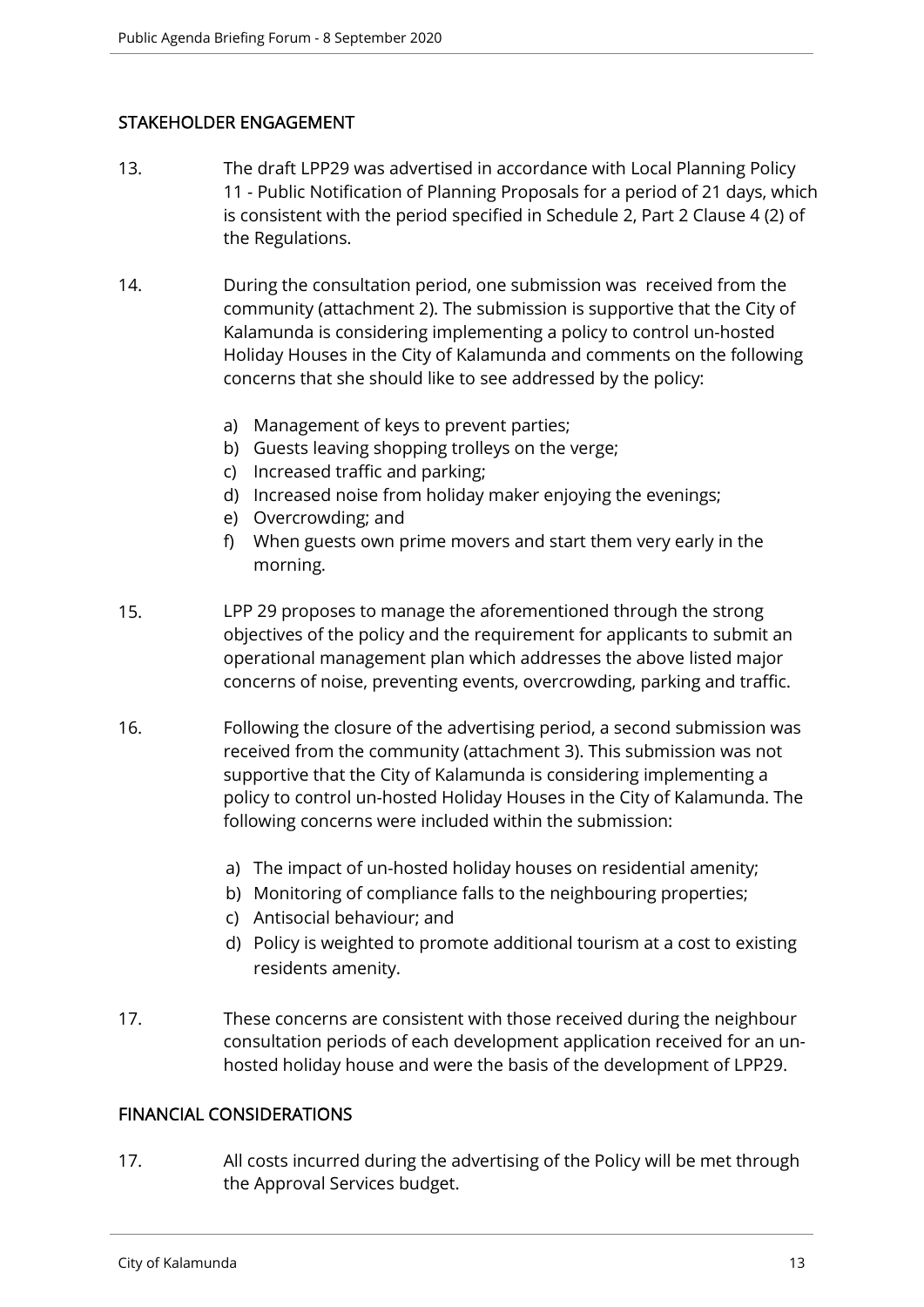# **SUSTAINABILITY**

#### Social Implications

18. If the Policy is adopted, the City and Council will be provided with guidance in the assessment and determination of un-hosted Holiday House proposals to ensure the amenity and character of the area are maintained.

#### Economic Implications

19. The use of residential properties for un-hosted Holiday Houses, provides landowners with an opportunity to diversify their income base and more broadly supports the tourism industry.

#### Environmental Implications

20. Nil

#### RISK MANAGEMENT

21. **Risk:** Un-hosted Holiday Houses may impact on the residential amenity of the area.

| Consequence                                                    | Likelihood | Rating |  |  |
|----------------------------------------------------------------|------------|--------|--|--|
| Moderate                                                       | Possible   | Medium |  |  |
| <b>Action/Strategy</b>                                         |            |        |  |  |
| Ensure assessment against the relevant criteria of the policy. |            |        |  |  |

22. **Risk:** The Policy is not adopted resulting in inconsistent application of planning principles and decisions.

| Consequence                                                          | Likelihood | Rating |  |  |  |
|----------------------------------------------------------------------|------------|--------|--|--|--|
| Moderate<br>Unlikely<br>Low                                          |            |        |  |  |  |
| <b>Action/Strategy</b>                                               |            |        |  |  |  |
| Ensure Council is aware of the importance of having sound and robust |            |        |  |  |  |
| planning policies to support the Scheme when assessing applications. |            |        |  |  |  |
|                                                                      |            |        |  |  |  |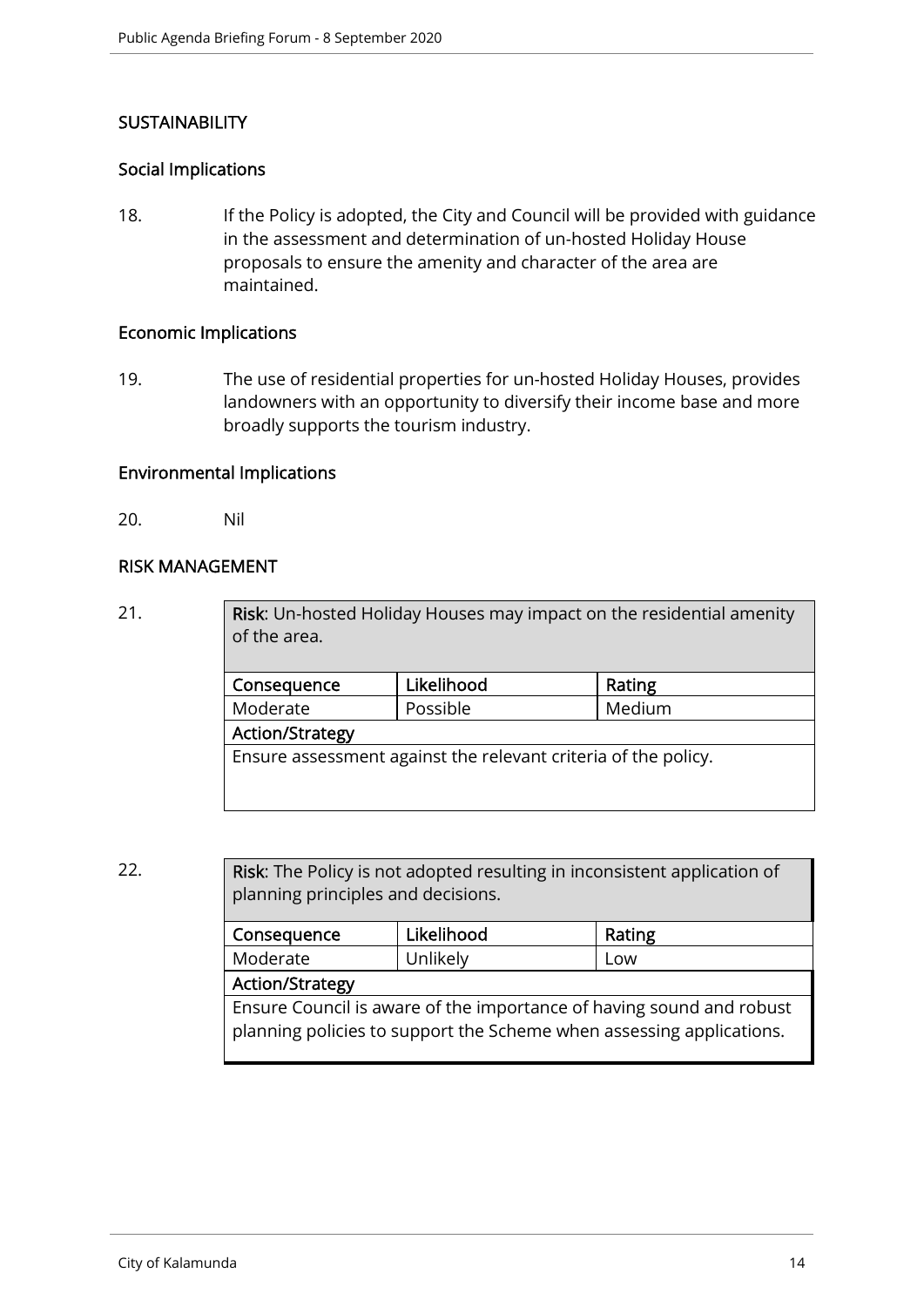# **CONCLUSION**

23. It is recommended that Council adopt Local Planning Policy 29 – un-hosted Holiday Houses for final adoption.

#### Voting Requirements: Simple Majority

#### **RECOMMENDATION**

That Council ADOPTS the proposed Local Planning Policy 29 as outlined in Attachment 1, pursuant to Schedule 2, Part 2, Clause 4(3)(b)(i) and Clause 4(4) of the Planning and Development (Local Planning Schemes) Regulations 2015.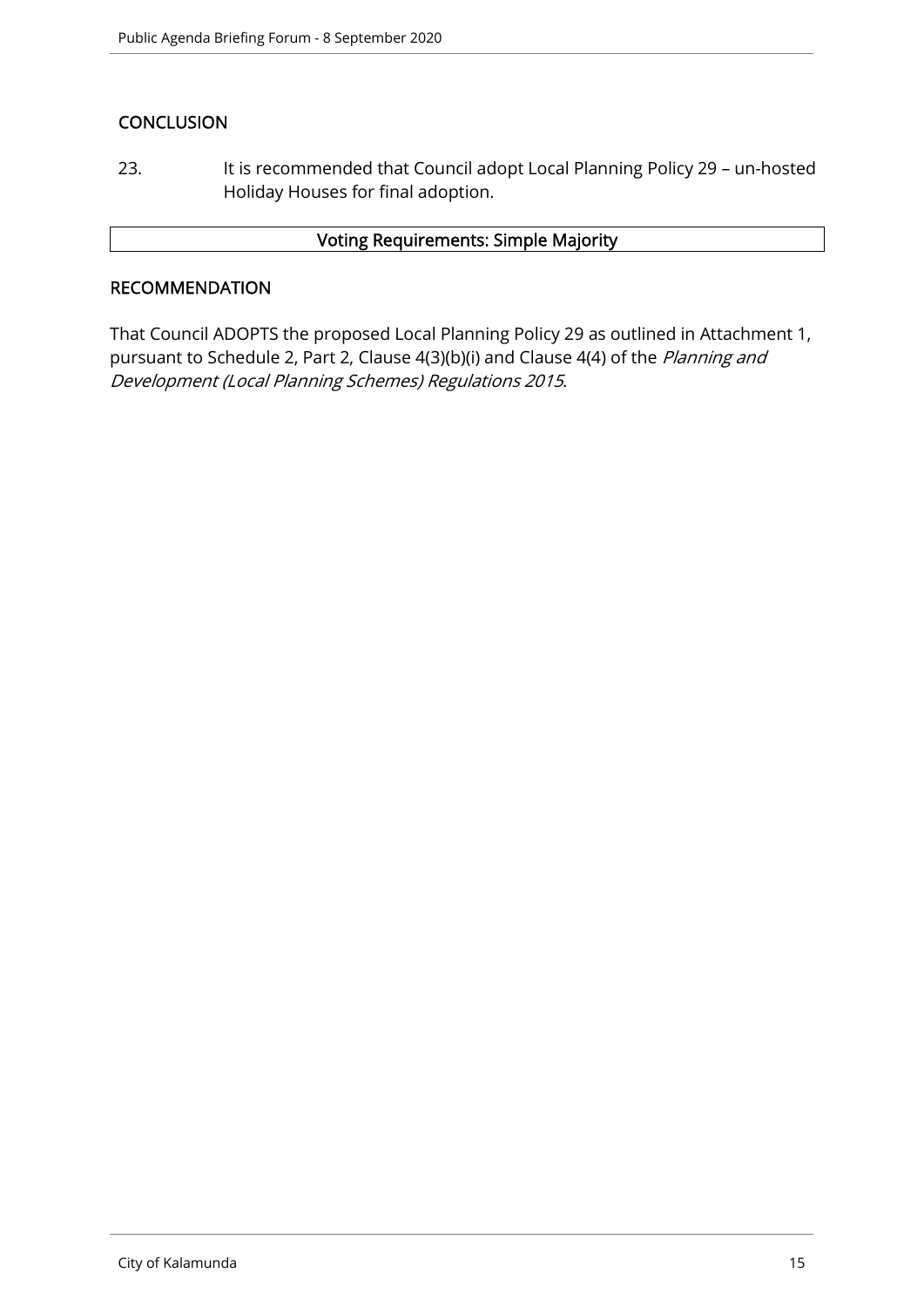# 10.1.2. City of Kalamunda - Extractive Industries Local Law 2020

Declaration of financial / conflict of interests to be recorded prior to dealing with each item.

| Previous             | N/a |                                                               |
|----------------------|-----|---------------------------------------------------------------|
| <b>Items</b>         |     |                                                               |
| Directorate          |     | <b>Chief Executives Office</b>                                |
| <b>Business Unit</b> |     | Governance and Legal                                          |
| File Reference       |     |                                                               |
| Applicant            | N/A |                                                               |
| Owner                | N/A |                                                               |
| Attachments          | 1.  | Extractive Industries Local Law 2020 [10.1.2.1 - 19<br>pages] |

#### TYPE OF REPORT

|   | Advocacy    | When Council is advocating on behalf of the community to<br>another level of government/body/agency                                                                                                                                                                                                                                                                                                                                |
|---|-------------|------------------------------------------------------------------------------------------------------------------------------------------------------------------------------------------------------------------------------------------------------------------------------------------------------------------------------------------------------------------------------------------------------------------------------------|
|   | Executive   | When Council is undertaking its substantive role of direction<br>setting and oversight (eg accepting tenders, adopting plans<br>and budgets                                                                                                                                                                                                                                                                                        |
|   | Information | For Council to note                                                                                                                                                                                                                                                                                                                                                                                                                |
| ⊠ | Legislative | Includes adopting Local Laws, Town Planning Schemes and<br>Policies. When Council determines a matter that directly<br>impacts a person's rights and interests where the principles of<br>natural justice apply. Examples include town planning<br>applications, building licences, other permits or licences<br>issued under other Legislation or matters that could be<br>subject to appeal to the State Administrative Tribunal |

#### STRATEGIC PLANNING ALIGNMENT

Kalamunda Advancing Strategic Community Plan to 2027

#### Priority 4: Kalamunda Leads

Objective 4.1 - To provide leadership through transparent governance. Strategy 4.1.1 - Provide good governance.

#### EXECUTIVE SUMMARY

1. The purpose of this report is for Council to consider proposed new City of Kalamunda (City) Extractive Industries Local Laws.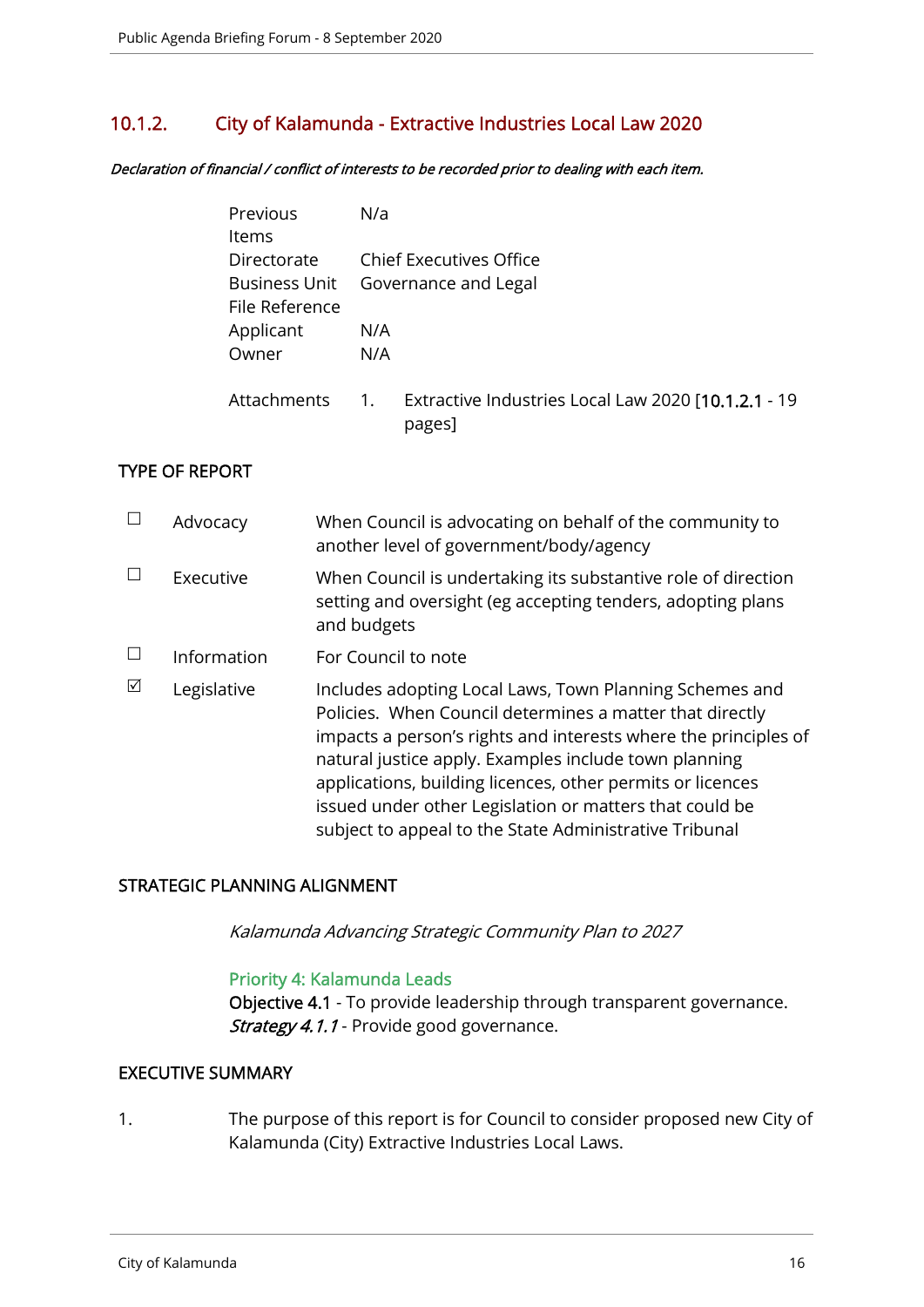- 2. The provisions of the Local Government Act 1995 (the Act) require local governments to review local laws every eight (8) years. The current local laws were gazetted in 1963, with minor amendments in 1975, 1982 and 1988 and are now due for review.
- 3. It is recommended that the draft City of Kalamunda Extractive Industries Local Law 2020 be adopted for the purpose of seeking public comment.

#### **BACKGROUND**

- 4. The review has been undertaken to ensure compliance with the requirements of Section 3.16 of the Act to review local laws every eight years.
- 5. The City's review has identified amendments to improve the local law.

#### DETAILS AND ANALYSIS

- 6. The draft local law has been updated to reflect a more modern approach to current local government standards for extractive industries and to ensure all legislative and Australian Standards references are current.
- 7. Whilst the general principles of requiring a licence for an extractive industry has been retained, the requirements now meet current legislative provisions.
- 8. Environmental management requirements have been expanded and updated to meet current standards.
- 9. The other significant change is the introduction of modified penalties for breaches of the local law.

#### APPLICABLE LAW

10. Local Government Act 1995, Local Planning Scheme No.3

# APPLICABLE POLICY

11. Nil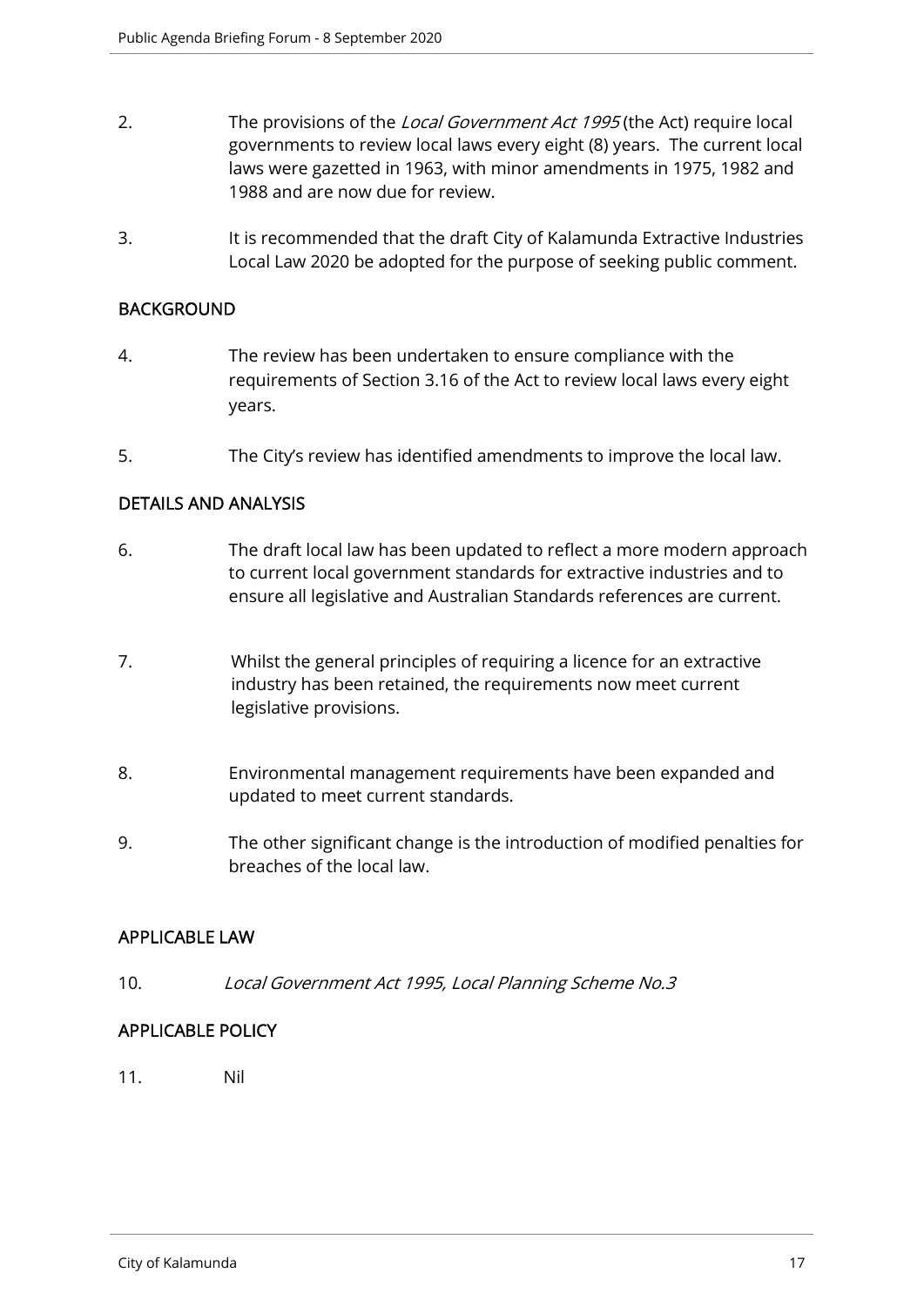#### STAKEHOLDER ENGAGEMENT

- 12. The proposed new local law has been considered by the relevant Business Units and endorsed.
- 13. Community consultation will be undertaken through seeking public submissions of the proposed local law as required by the Act.

#### FINANCIAL CONSIDERATIONS

14. Advertising costs will be met from current operational budgets.

#### **SUSTAINABILITY**

#### Social Implications

15. Nil

#### Economic Implications

# 16. Nil Environmental Implications

17. Environmental management requirements in the local law are designed to mitigate any impacted from extractive industry activity.

#### RISK MANAGEMENT

18. **Risk:** If the proposed local law is not reviewed within the required time frames, the City may be non-compliant. Consequence Likelihood Rating Moderate | Unlikely | Medium Action/Strategy Ensure Council is aware that the legislation requires a review of local laws every eight years.

#### **CONCLUSION**

19. The draft local law has been updated to reflect a more modern approach and current operational requirements of the City.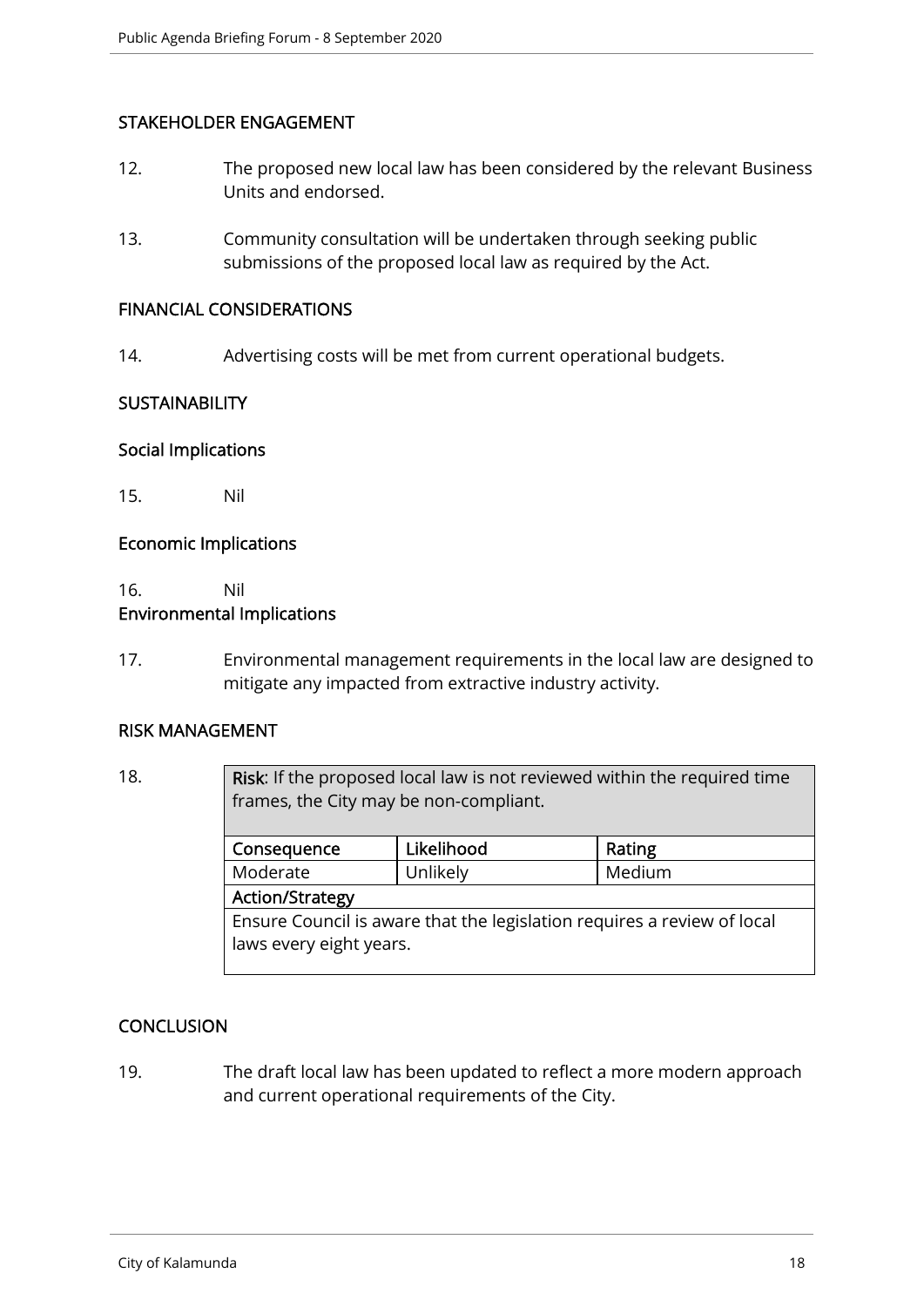#### Voting Requirements: Simple Majority

#### RECOMMENDATION

That Council:

1. GIVE local public notification that Council proposes to make a new local law, the City of Kalamunda Extractive Industries Local Law 2020 (Attachment 1).

#### 2. NOTE that:

### (a) The purpose of the proposed local law is to

- i. prohibit the carrying on of an extractive industry unless by authority of a licence issued by the local government;
- ii. regulate the carrying on of the extractive industry in order to minimise damage to the environment, thoroughfares and other persons health and property; and
- iii. provide for the restoration and reinstatement of any excavation site.
- (b) The effect of the proposed local law is to require that any person wanting to carry on an extractive industry will need to be licensed and will need to comply with the provisions of this local law.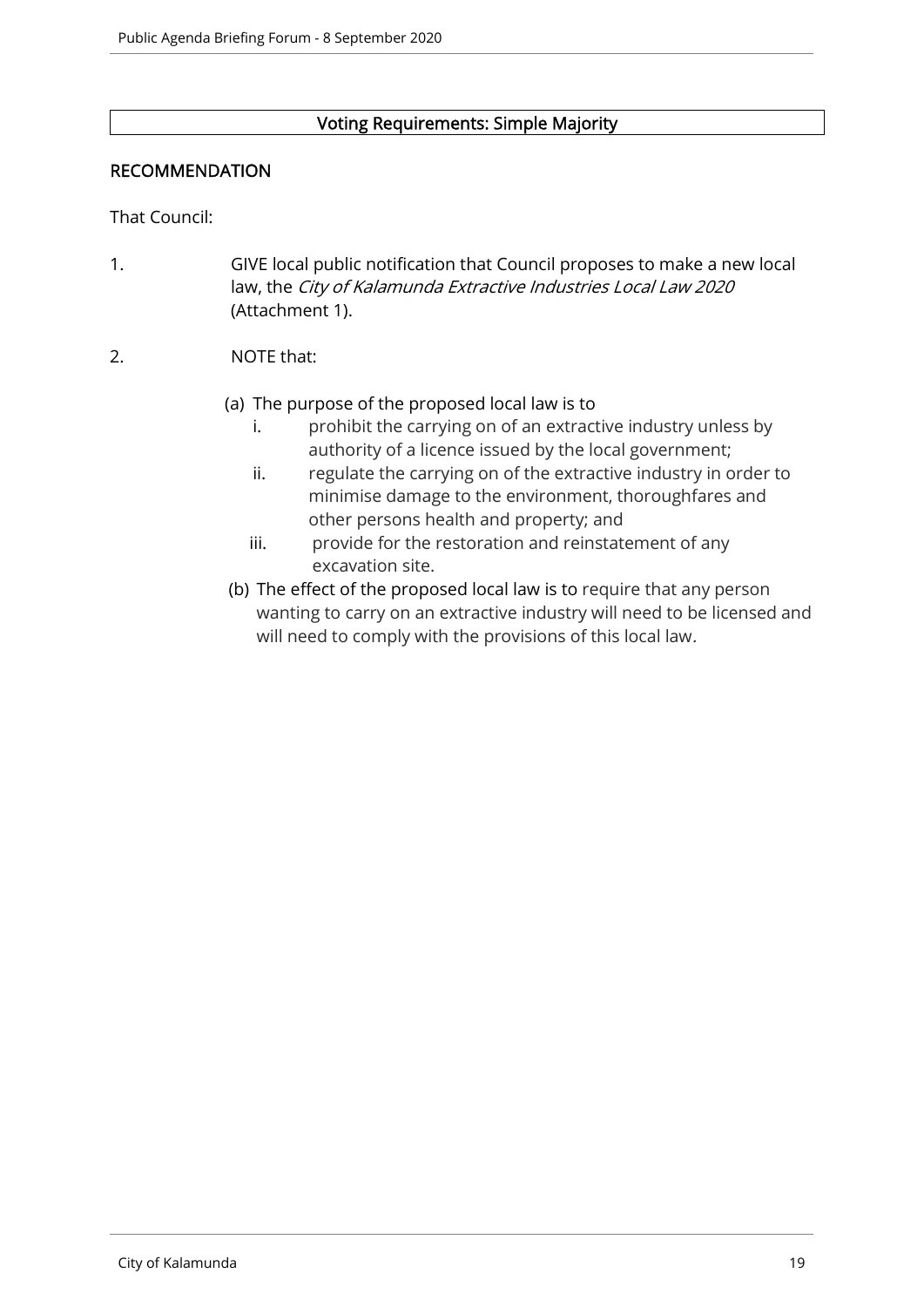#### 10.2. Asset Services Reports

#### 10.2.1. Kalamunda Town Centre - Response to Petition

#### Declaration of financial / conflict of interests to be recorded prior to dealing with each item.

| Previous             | OCM 94/2019                                         |
|----------------------|-----------------------------------------------------|
| <b>Items</b>         |                                                     |
| Directorate          | <b>Asset Services</b>                               |
| <b>Business Unit</b> | <b>Asset Planning</b>                               |
| File Reference       | 3.003065                                            |
| Applicant            | Probus Club of Kalamunda                            |
| Owner                | City of Kalamunda                                   |
| Attachments          | Kalamunda Town Centre Petition [10.2.1.1 - 24<br>1. |

pages]

#### TYPE OF REPORT

|   | Advocacy    | When Council is advocating on behalf of the community to<br>another level of government/body/agency                                                                                                                                                                                                                                                                                                                                |
|---|-------------|------------------------------------------------------------------------------------------------------------------------------------------------------------------------------------------------------------------------------------------------------------------------------------------------------------------------------------------------------------------------------------------------------------------------------------|
|   | Executive   | When Council is undertaking its substantive role of direction<br>setting and oversight (e.g. accepting tenders, adopting plans<br>and budgets                                                                                                                                                                                                                                                                                      |
| ⊠ | Information | For Council to note                                                                                                                                                                                                                                                                                                                                                                                                                |
|   | Legislative | Includes adopting Local Laws, Town Planning Schemes and<br>Policies. When Council determines a matter that directly<br>impacts a person's rights and interests where the principles of<br>natural justice apply. Examples include town planning<br>applications, building licences, other permits or licences<br>issued under other Legislation or matters that could be<br>subject to appeal to the State Administrative Tribunal |

#### STRATEGIC PLANNING ALIGNMENT

Kalamunda Advancing Strategic Community Plan to 2027

#### Priority 1: Kalamunda Cares and Interacts

Objective 1.2 - To provide a safe and healthy environment for community to enjoy.

Strategy - 1.2.1 Facilitate a safe community environment.

#### Priority 3: Kalamunda Develops

Objective 3.2 - To connect community to quality amenities.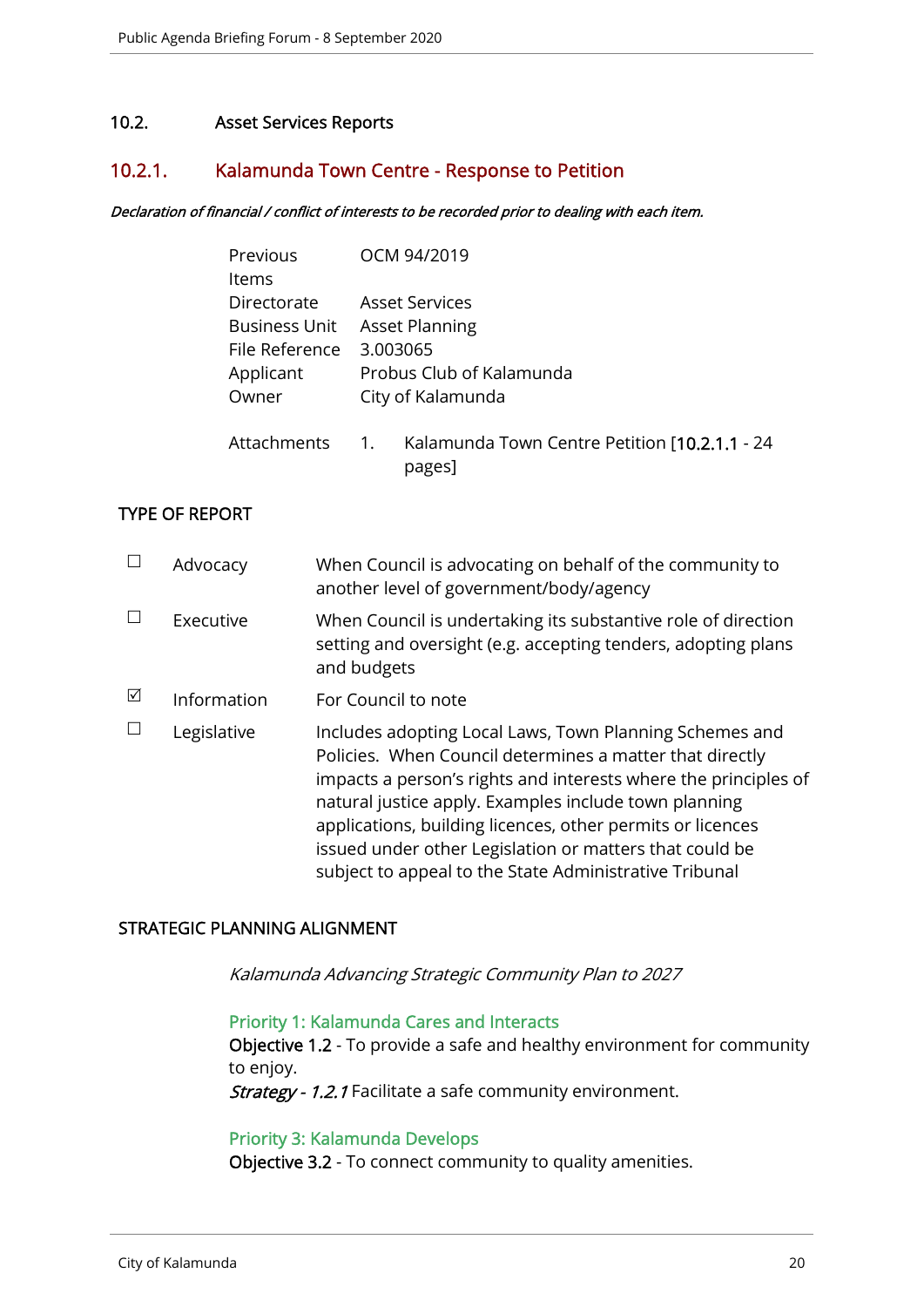**Strategy 3.2.2** - Provide and advocate for improved transport solutions and better connectivity through integrated transport planning.

### EXECUTIVE SUMMARY

- 1. The purpose of this report is to provide Council with information in response to a petition received regarding pedestrian matters within the Kalamunda Town Centre ('Town Centre').
- 2. This petition requests that the road system is changed to give pedestrians priority over vehicles with the justification that this will make the Town Centre commercially viable.
- 3. It is recommended that Council note this report responding to the petition.

### BACKGROUND

- 4. The City has been well aware of concerns raised by the community regarding pedestrians being able to safely cross roads within the Town Centre. It has been reviewing and addressing issues as they are raised.
- 5. Council determined at the April 2019 Ordinary Council Meeting: (OCM 94/2019):
	- 1. APPROVES that the Mayor and Chief Executive Officer advocates on behalf of the City of Kalamunda with Main Roads Western Australia, the State Government and Local Members to seek Main Roads Western Australia approval to allow the upgrading of designated crossing points to higher levels of control where the City considers there are public safety issues that are not satisfactorily addressed in existing Main Roads Western Australia approvals policies.
	- 2. NOTES that urgent advocacy is required for the proposed pedestrian crossing at Canning Road near Heath Road noting that works are due to commence.
	- 3. NOTES that upcoming streetscape design proposals within the Kalamunda Town Centre will include overt consideration of pedestrian safety.
- 6. The most tangible improvement able to be implemented has been Main Roads Western Australia (MRWA) approval to construct a 'zebra' pedestrian crossing on Canning Road near the (now closed) IGA supermarket. All other requests to MRWA for protected crossings have not been approved.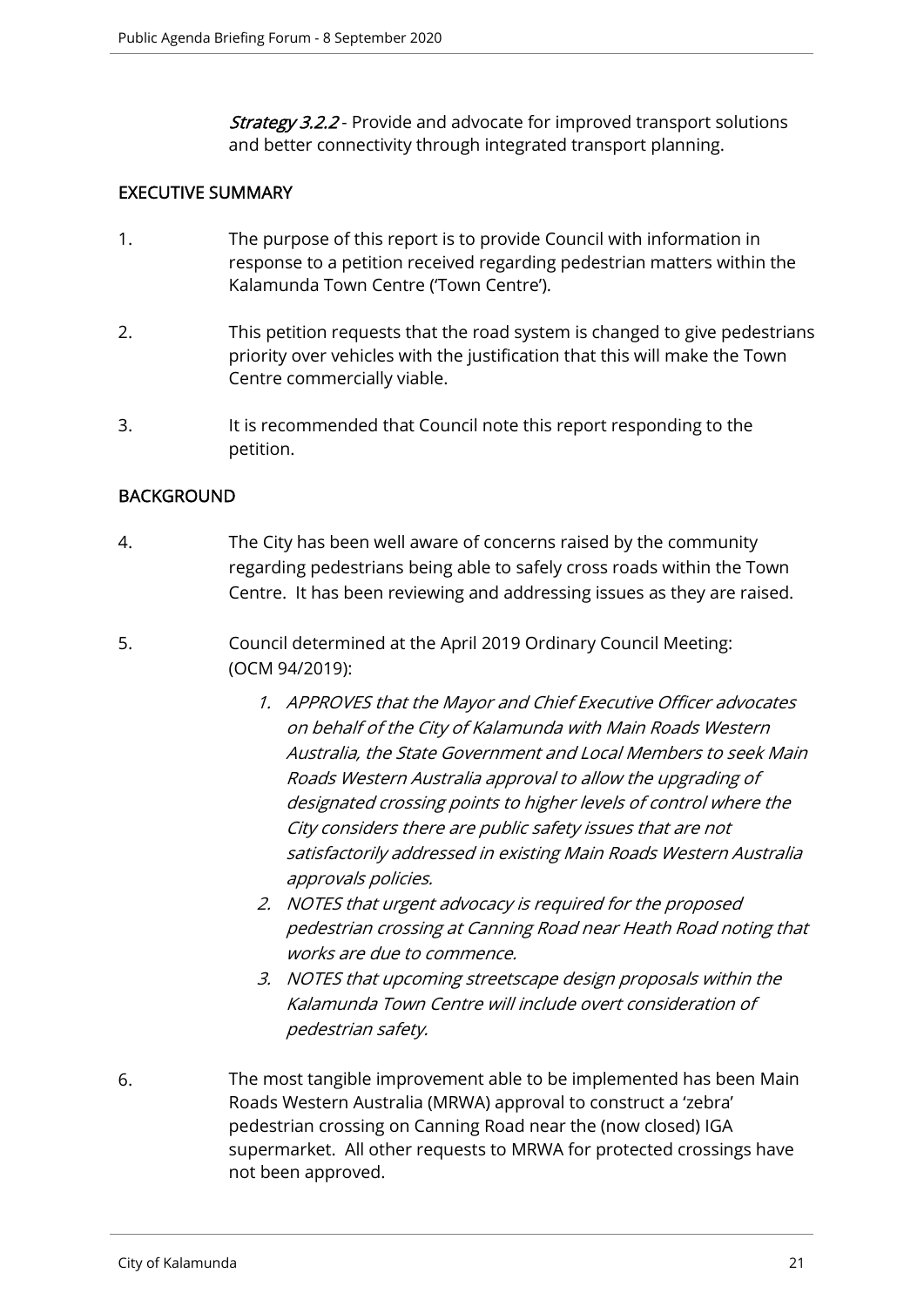# DETAILS AND ANALYSIS

- 7. The petition is provided as Attachment 1 to this report with 233 signatories. It was provided to Council by representatives of the Probus Club of Kalamunda at the 28 July 2020 Ordinary Council Meeting (Item 4.1.1 of the minutes of the meeting refer).
- 8. The thrust of the petition is that the priority of the roads in the Town Centre are altered to give pedestrians priority over vehicles. The priority of pedestrians and vehicles is legislated by the Road Traffic Act 1974 and Road Traffic Code 2000. As such to change the priority of pedestrians over vehicles for every road for full length would require an Act of Parliament which is unlikely to proceed.
- 9. To recap the situation with regards to pedestrian and vehicle movements, under the legislation in place, pedestrians are required to generally be responsible for minimal exposure to the general road lanes (part 196 of the Road Traffic Code).
- 10. As an alternate view, the City has been reviewing whether protected pedestrian crossing points can be provided, where vehicles have to give way to pedestrians.
- 11. As previously advised to Council, under current MRWA requirements, the City is not permitted to install any protected pedestrian crossings (where vehicles are required to stop to allow pedestrians to cross) due to the low volume of pedestrian and traffic counts in Haynes Street, Mead Street and Railway Road.
- 12. The City has adopted the new Kalamunda Town Centre Activity Centre Plan. As part of this plan, a key feature would be to allow Haynes Street to be redeveloped into a streetscape that encourages a very low speed traffic environment. This low speed environment means that pedestrians crossing the road are in a much safer environment and vehicles would be more aware of the mixed use environment.
- 13. Presently, funding has been provided only to undertake design and construction for Central Mall within the Town Centre. All other designs for adjacent roads will be undertaken when funding is provided.
- 14. Central Mall, currently under design, is aimed at achieving a mixed use area where traffic speeds are so slow (<20 kmh) that pedestrian safety will be vastly improved.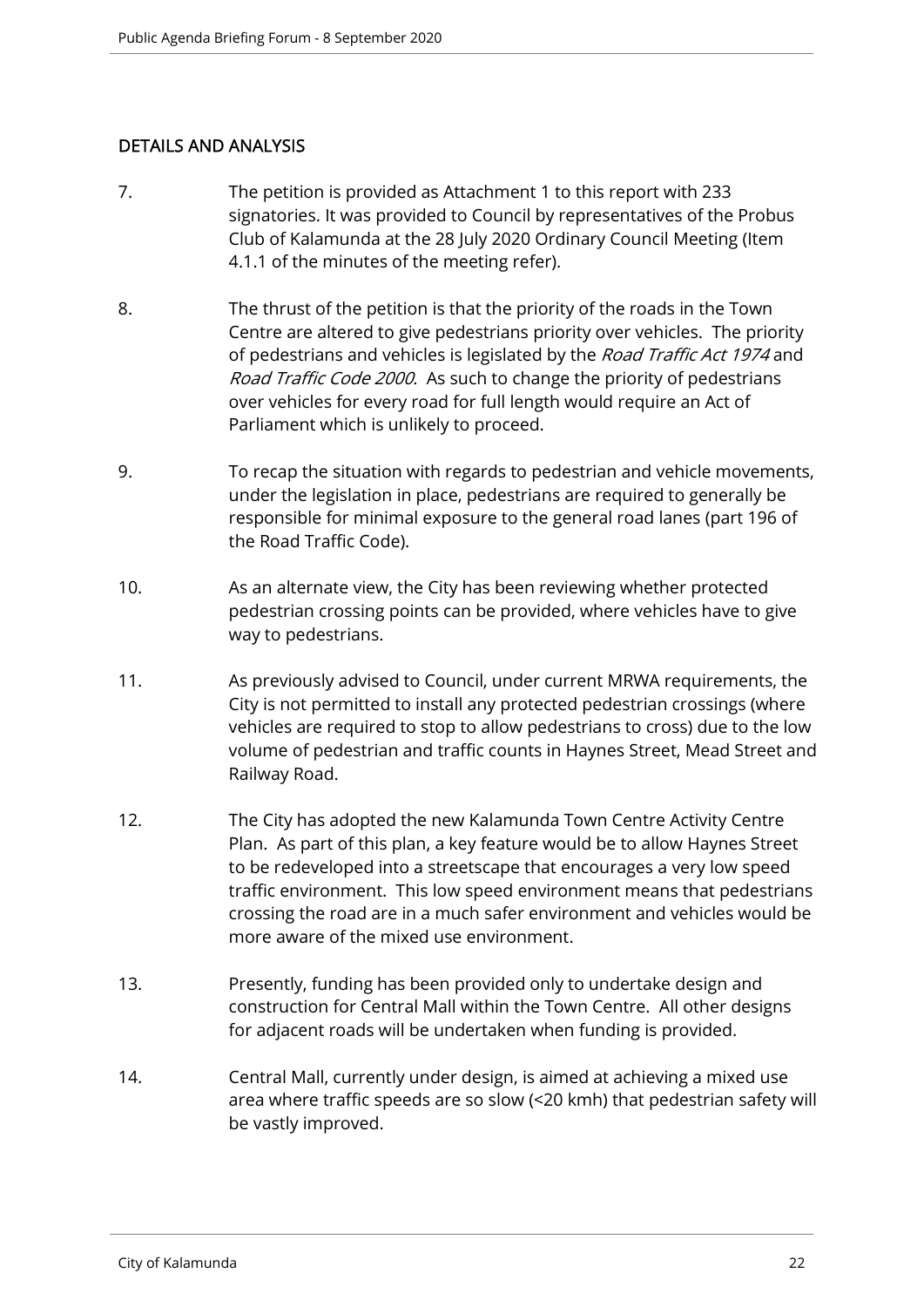15. The City is also examining whether existing traffic conditions support reducing the speed limit on Canning Road (within the current 50 km/h section) down to 40 km/h and possibly extending the 40 km/h zoning further south along Canning Road.

#### APPLICABLE LAW

16. Road Traffic Act 1974 and Road Traffic Code 2000.

#### APPLICABLE POLICY

17. Nil

#### STAKEHOLDER ENGAGEMENT

18. Stakeholder engagement has been ongoing through the development of the Kalamunda Activity Centre Plan, especially in regard to street layouts.

#### FINANCIAL CONSIDERATIONS

19. Nil.

#### RISK MANAGEMENT

20. Risk: The Community does not accept that the City cannot implement controlled pedestrian crossings under current MRWA standards leading to continued criticism. Consequence | Likelihood | Rating Moderate | Possible | Medium Action/Strategy City advocates further with State for reconsideration of the matter.

# **CONCLUSION**

21. It is acknowledged that concerns are raised regarding pedestrian safety. The streetscapes envisaged in the Kalamunda Activity Centre Plan should provide safer streets for pedestrians. There is no support at present from the State to install more controlled pedestrian crossing points in the Town Centre.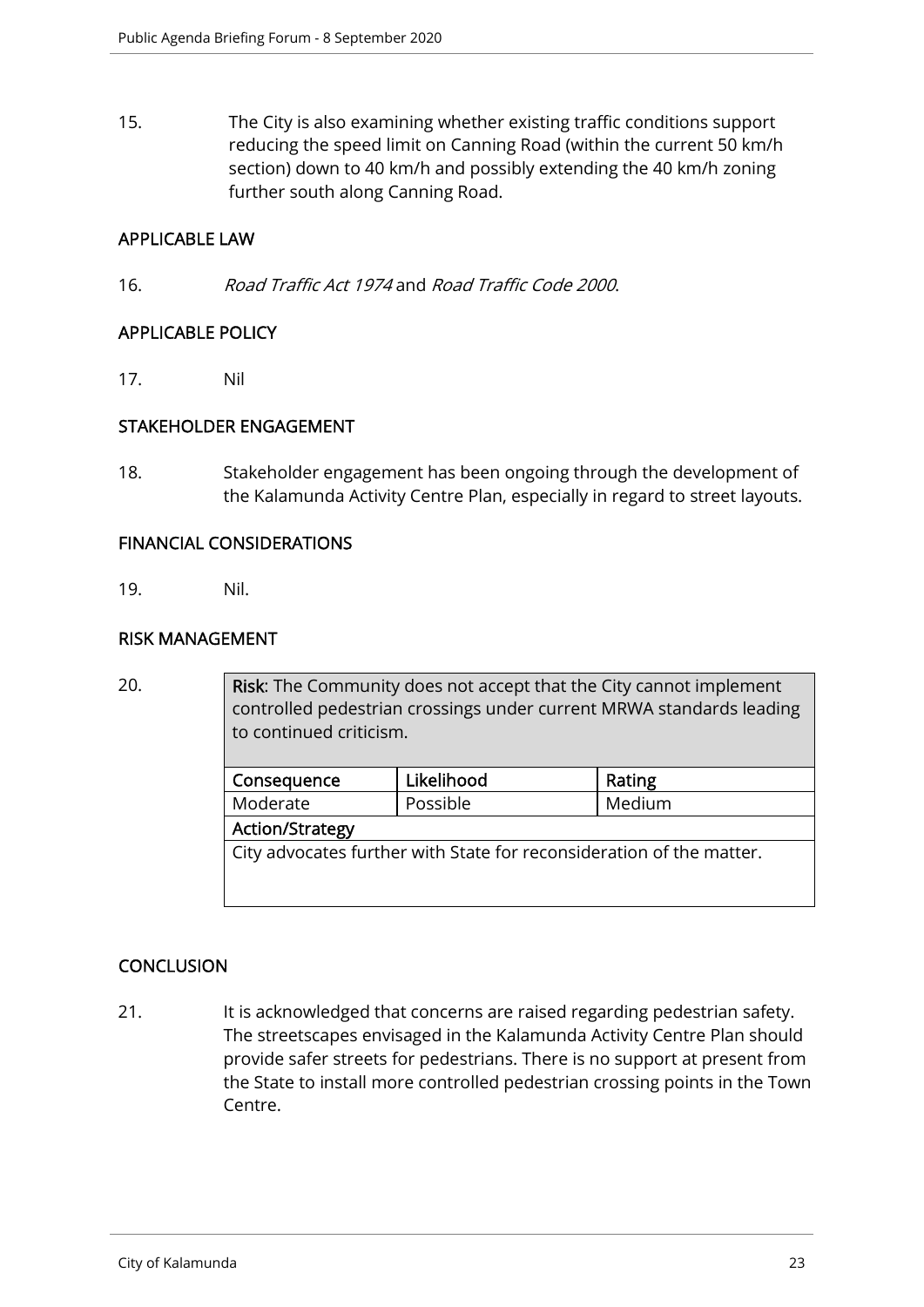# Voting Requirements: Simple Majority

# RECOMMENDATION

That Council NOTE this report in response to the petition provided by the Probus Club of Kalamunda.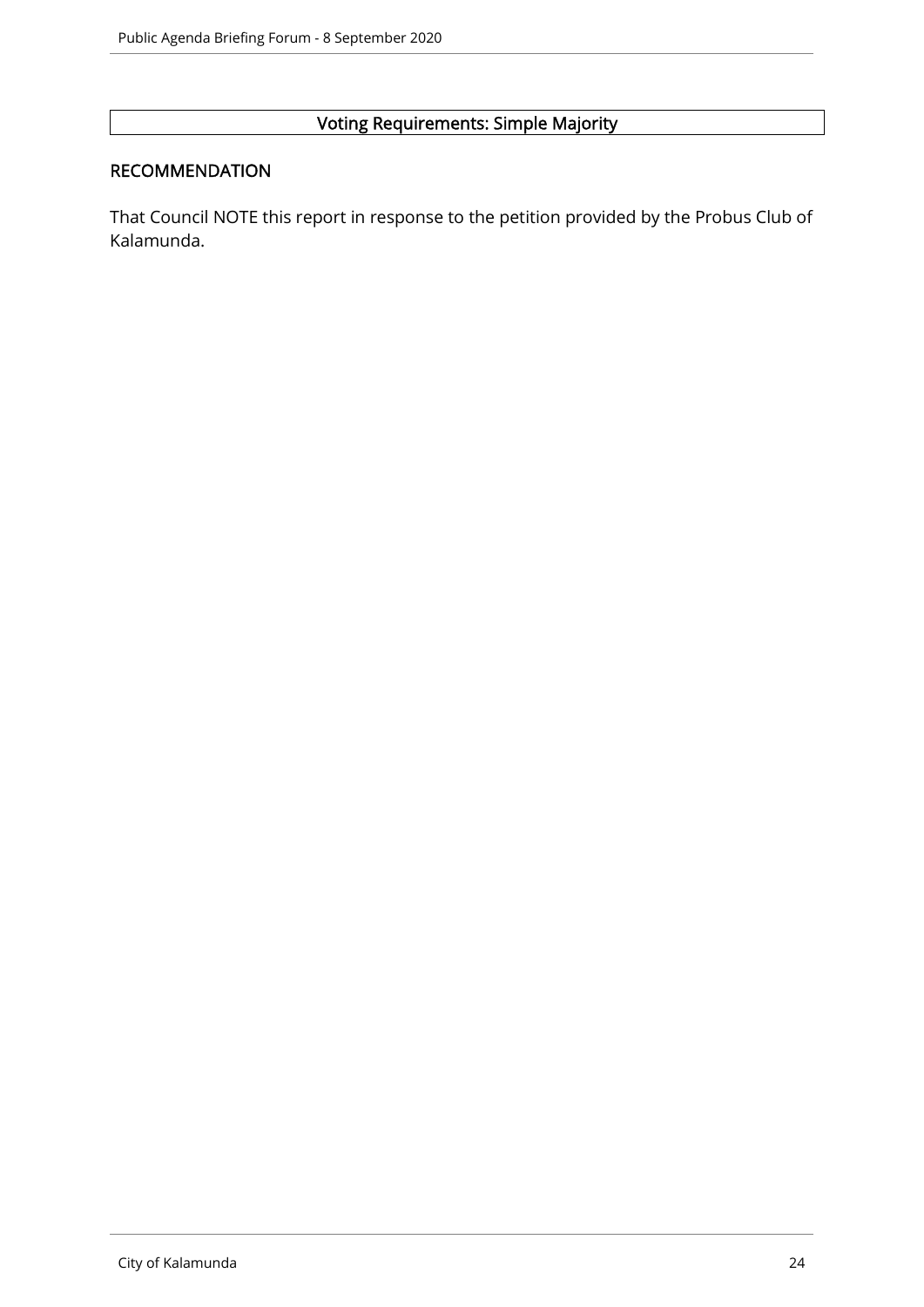#### 10.3. Corporate Services Reports

No Reports presented.

# 10.4. Office of the CEO Reports

#### 10.4.1. Events October - December 2020

Declaration of financial / conflict of interests to be recorded prior to dealing with each item.

| Previous<br>Items                                                           | N/A              |                                                                                       |
|-----------------------------------------------------------------------------|------------------|---------------------------------------------------------------------------------------|
| Directorate<br><b>Business Unit</b><br>File Reference<br>Applicant<br>Owner |                  | Office of the CEO<br><b>Customer &amp; Public Relations</b>                           |
| Attachments                                                                 | $\overline{1}$ . | City of Kalamunda event impact assessment<br>summary August 2020 [10.4.1.1 - 4 pages] |

#### TYPE OF REPORT

|   | Advocacy    | When Council is advocating on behalf of the community to<br>another level of government/body/agency                                                                                                                                                                                                                                                                                                                                |
|---|-------------|------------------------------------------------------------------------------------------------------------------------------------------------------------------------------------------------------------------------------------------------------------------------------------------------------------------------------------------------------------------------------------------------------------------------------------|
|   | Executive   | When Council is undertaking its substantive role of direction<br>setting and oversight (eg accepting tenders, adopting plans<br>and budgets                                                                                                                                                                                                                                                                                        |
|   | Information | For Council to note                                                                                                                                                                                                                                                                                                                                                                                                                |
| ⊠ | Legislative | Includes adopting Local Laws, Town Planning Schemes and<br>Policies. When Council determines a matter that directly<br>impacts a person's rights and interests where the principles of<br>natural justice apply. Examples include town planning<br>applications, building licences, other permits or licences<br>issued under other Legislation or matters that could be<br>subject to appeal to the State Administrative Tribunal |

#### STRATEGIC PLANNING ALIGNMENT

Kalamunda Advancing Strategic Community Plan to 2027

#### Priority 1: Kalamunda Cares and Interacts

Objective 1.3 - To support the active participation of local communities.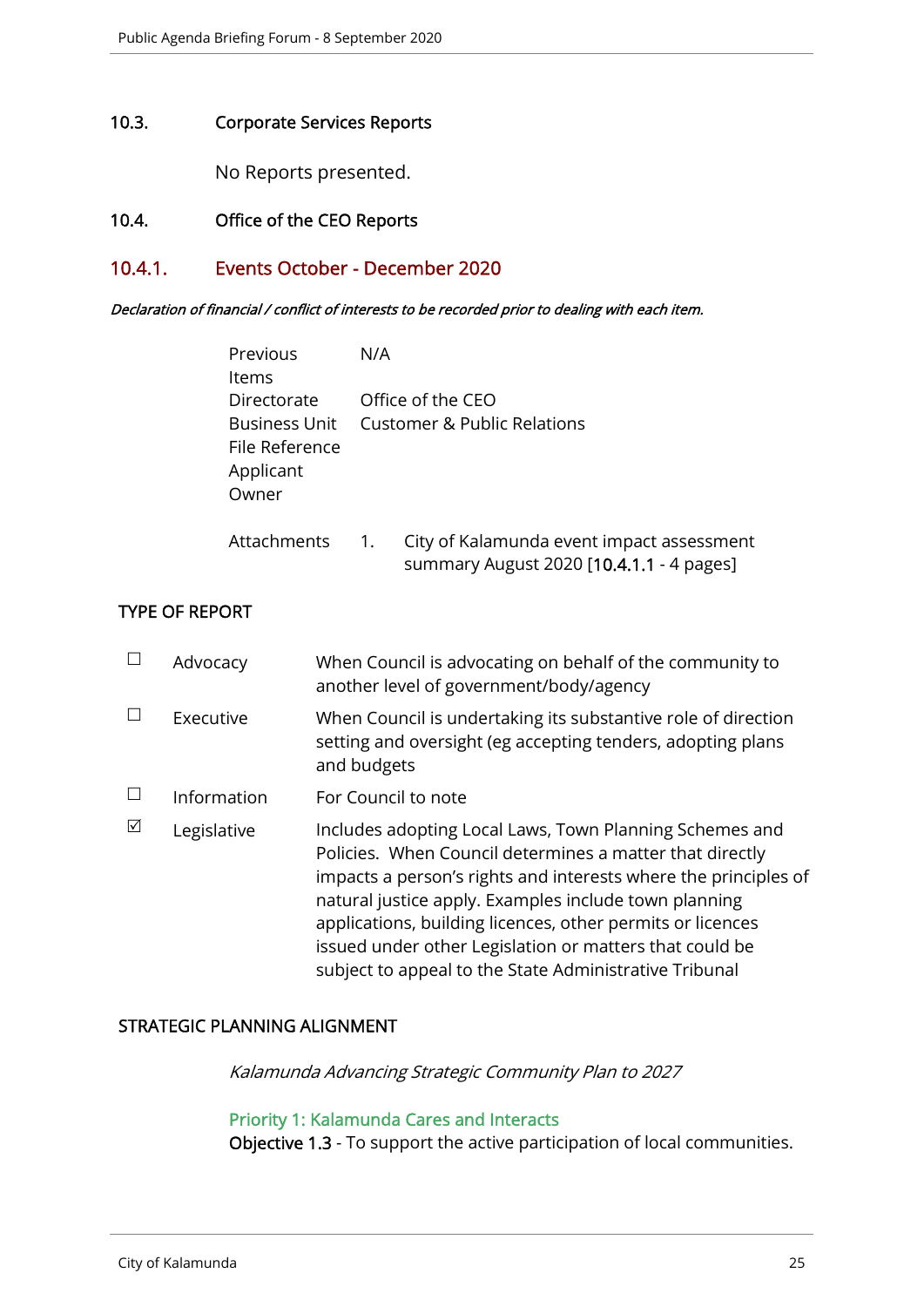**Strategy 1.3.2** - Encourage and promote the active participation in social and cultural events.

#### EXECUTIVE SUMMARY

- 1. The City of Kalamunda (City) has, for many years, ran a very successful events program. Events are the City's key direct touch point with all segments of the community. They provide very positive and supportive connections to many aspects of City services.
- 2. In 2020 the City adopted a crisis COVID-19 Budget that does not include funding for community events.
- 3. The purpose of this report is for Council to endorse a revised position on events for the October to December 2020.

#### BACKGROUND

- 4. In 2019/2020 the City of Kalamunda coordinated the following events:
	- Corymbia Festival
	- Perth Hills Spring Festival
	- Seniors Week
	- Christmas Festival
	- Summer Movie Series
	- Ramp it up (youth events)

The City also assisted with several significant Community Events and undertook support and approvals.

- 5. Additionally, other smaller events which are service area specific also take place, achieving specific objective and goals. Events are being utilised to drive social change, provide community support, educate community across a broad range of areas and reduce social isolation. They can be to provide recognition, for entertainment or to increase cultural awareness.
- 6. Events connect people to other like-minded individuals who share the same passions as them, and they are a way to celebrate the community you live in.
- 7. Community events whether free, family-friendly, or ticketed events present an opportunity to showcase the local businesses. Enlisting people from our region as suppliers helps drive revenue to small businesses, attracting those in the community to support them.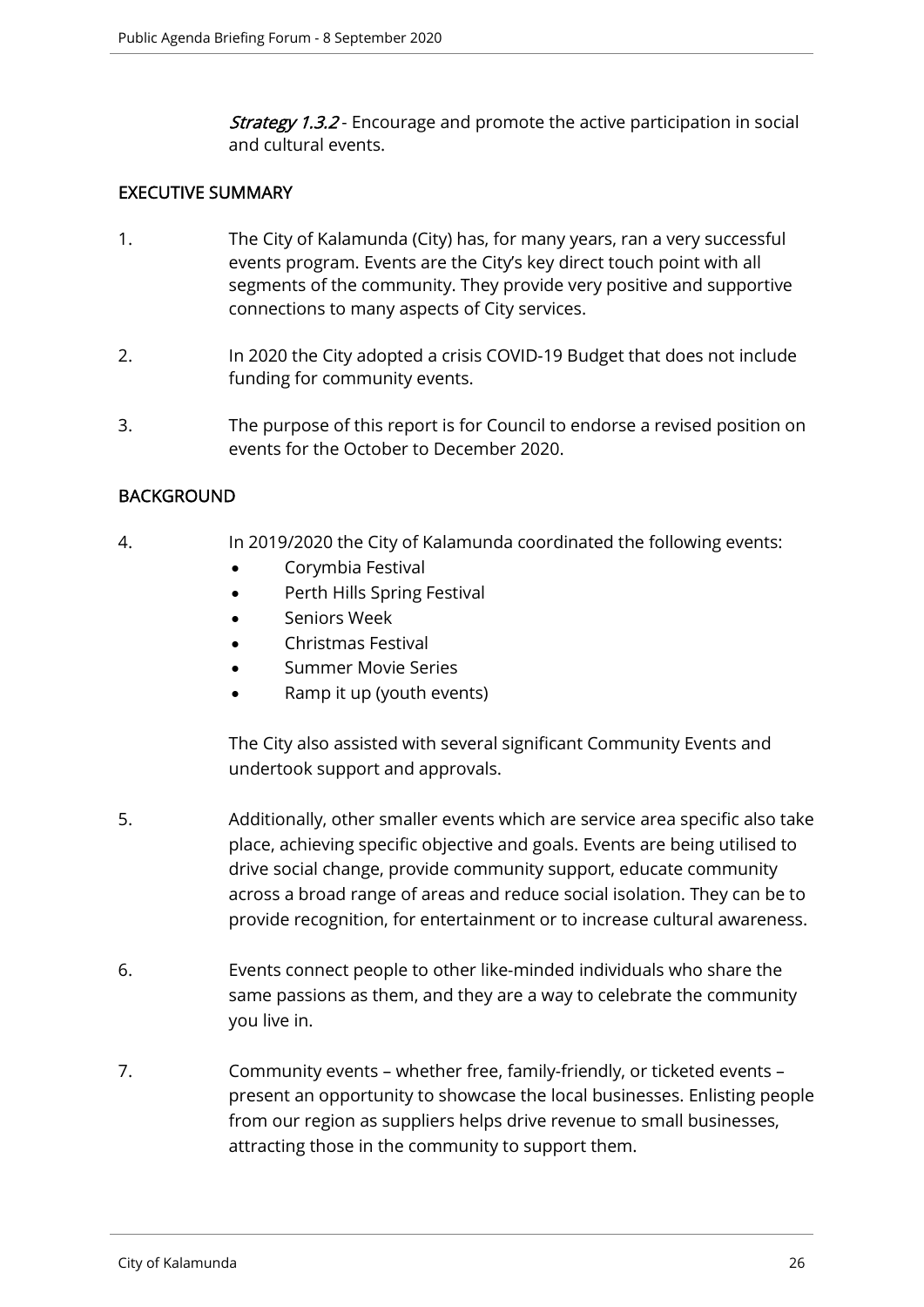- 8. Many studies have shown building healthy relationships and spending time with family, friends, and others in your community can help improve mental well-being.
- 9. This year the City participated in Statewide research into the impacts of COVID-19 in the community, as a part of the Community Resilience Scorecard. Community health and well-being was rated by the City of Kalamunda's community as a Key priority, following Local Infrastructure Projects.

LGA: City of Kalamunda **Local government priorities** % of respondents 48 37 36  $35$  $353$ Community health<br>and wellbeing Engage stakeholders to<br>develop a Recovery Plan Support services for people<br>most vulnerable to C-19 Digital innovation and online<br>service delivery Economic recovery and employment opportunities ocal infrastructure projects and crime prevention Sustainability and climate change Communication to keep community well informed Public health education to prevent spread of C-19 Community safety 70% feel hopeful and enthusiastic about the future **Compared to 69% in Western Australia** 

11. Community groups have been in discussions with the City around holding and the hosting of events as an important way to reconnect the community.

10.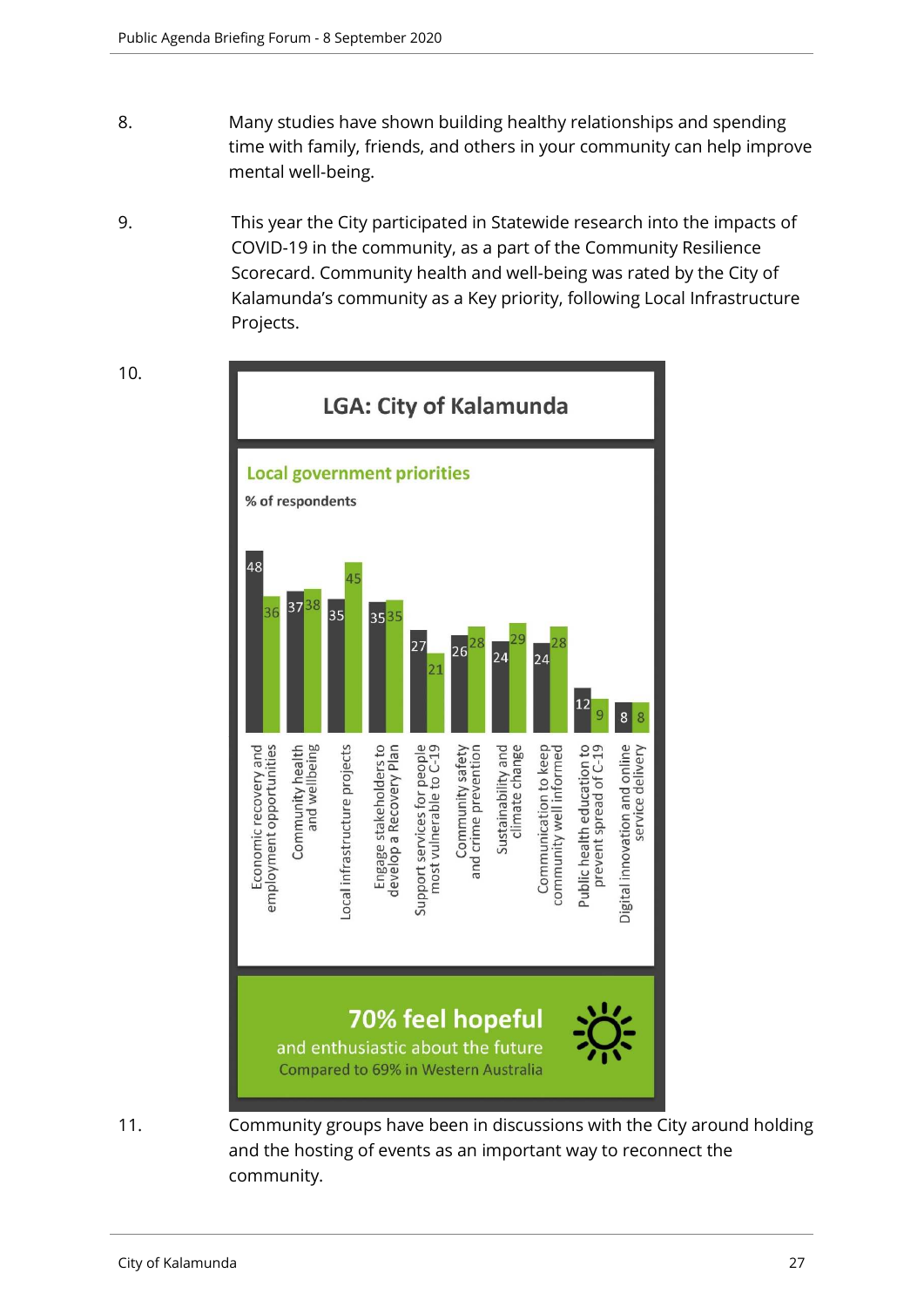- 12. Community-wide events bring people from all walks of life together, strengthening the bonds between them. Those bonds act to improve mental well-being, while helping to alleviate personal struggles.
- 13. In February to May 2020 the City of Kalamunda conducted its Community Satisfaction Survey. The survey is undertaken using a random sample methodology. The following results were provided in relation to events:



- 14. Community events build relationships and 'social connectedness' within the community and exposes members to diversity and multiculturalism.
- 15. Community events develop an increased sense of social responsibility a global view of society and a heart for 'giving back' and helping others.
- 16. According to Lewis and Sears, "The economic benefits of festivals are easiest to see and most often attract visitors, which stimulates the growth of tourism and other businesses in a town or region. The social benefits of festivals are less visible, but they are just as important. Besides being fun, well-managed festivals and events offer a host of economic and social benefits to communities." Please see Attachment 1 City of Kalamunda Economic Impact of Events Summary for further detail in this regard.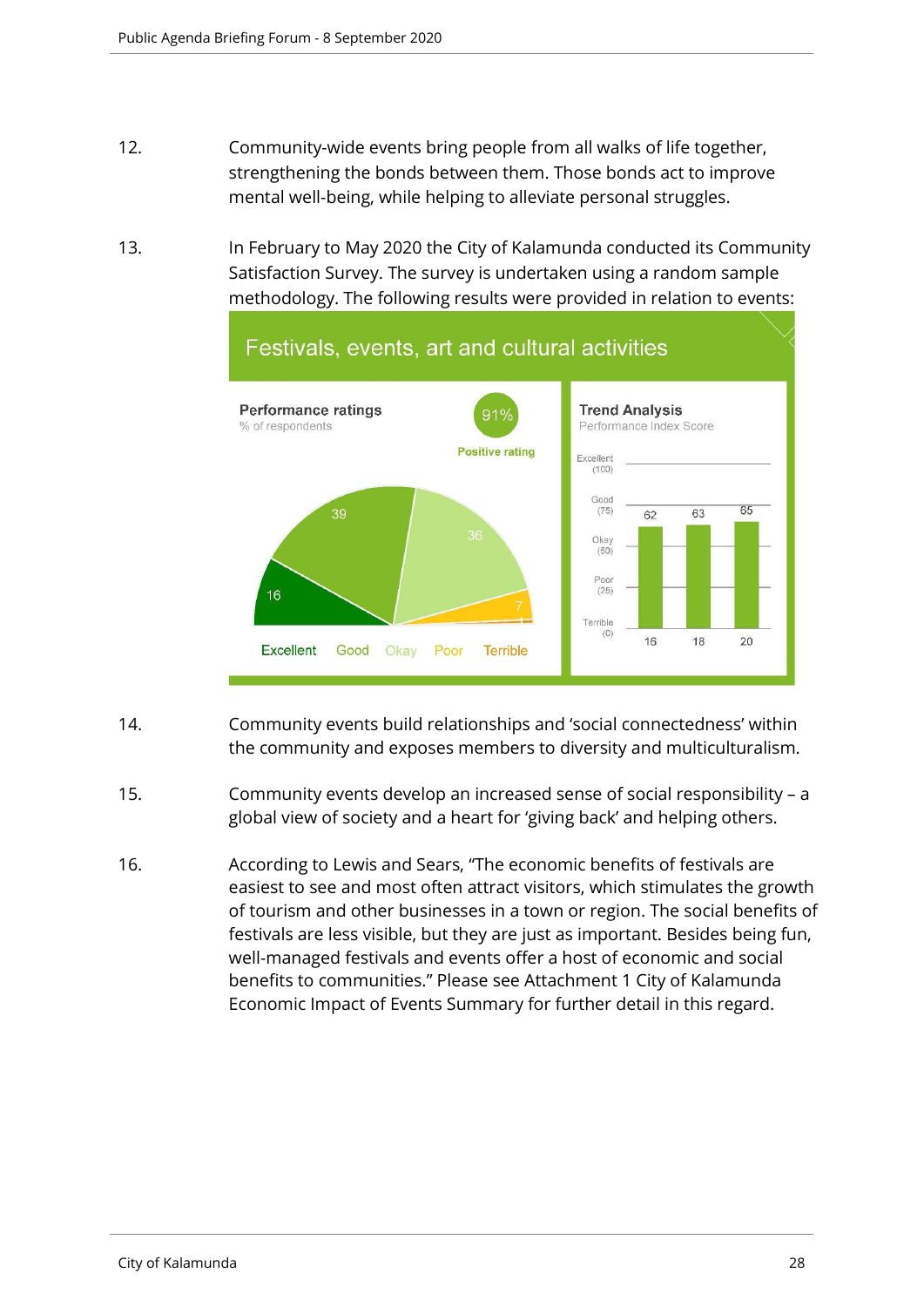# DETAILS AND ANALYSIS

- 17. It is proposed to reinstate the following key events in the October to December 2020 period to facilitate continued economic and social benefits to the community:
	- a) Perth Hills Spring Festival
	- b) Seniors Week
	- c) NAIDOC Celebrations
	- d) Thank a Volunteer Day
	- e) Christmas Festival and Lights

#### 18. Perth Hills Spring Festival

It is proposed to go ahead with this festival albeit with no formal budget allocated.

In previous years the full 5 week festival program has been a culmination of events by the City of Kalamunda and events by local Tourism Businesses.

In 2019 the City's financial contribution was \$40,000.

In 2020 the City will undertake all marketing in house, with a slightly reduced program. There continues to be a strong focus on nature and self-guided walks and there already is a large number of events proposed for inclusion in the program through the expression of interest program. No additional funds are being sought for 2020.

#### 19. Seniors Week

The City is proposing to host a modified program for this year's Seniors Week celebrations with events planned from Friday 6 November to Friday 13 November 2020.

Seniors Week is a great opportunity to celebrate the valuable contributions of older people within our community.

It is proposed that the City's Seniors Week 2020 program starts with the opening of the Senior Residents Art Exhibition - A Fanciful Vision - at the Kalamunda Performing Arts Centre on Friday 6 November. The exhibition will continue until Sunday 15 November.

Complementing the exhibition will be a program of three events.

- a) Tuesday 10 November fish'n'chips at Cicerello's (With Pick up from Forrestfield and Kalamunda);
- b) Thursday 12 November Supper Club Variety Show in High Wycombe: and,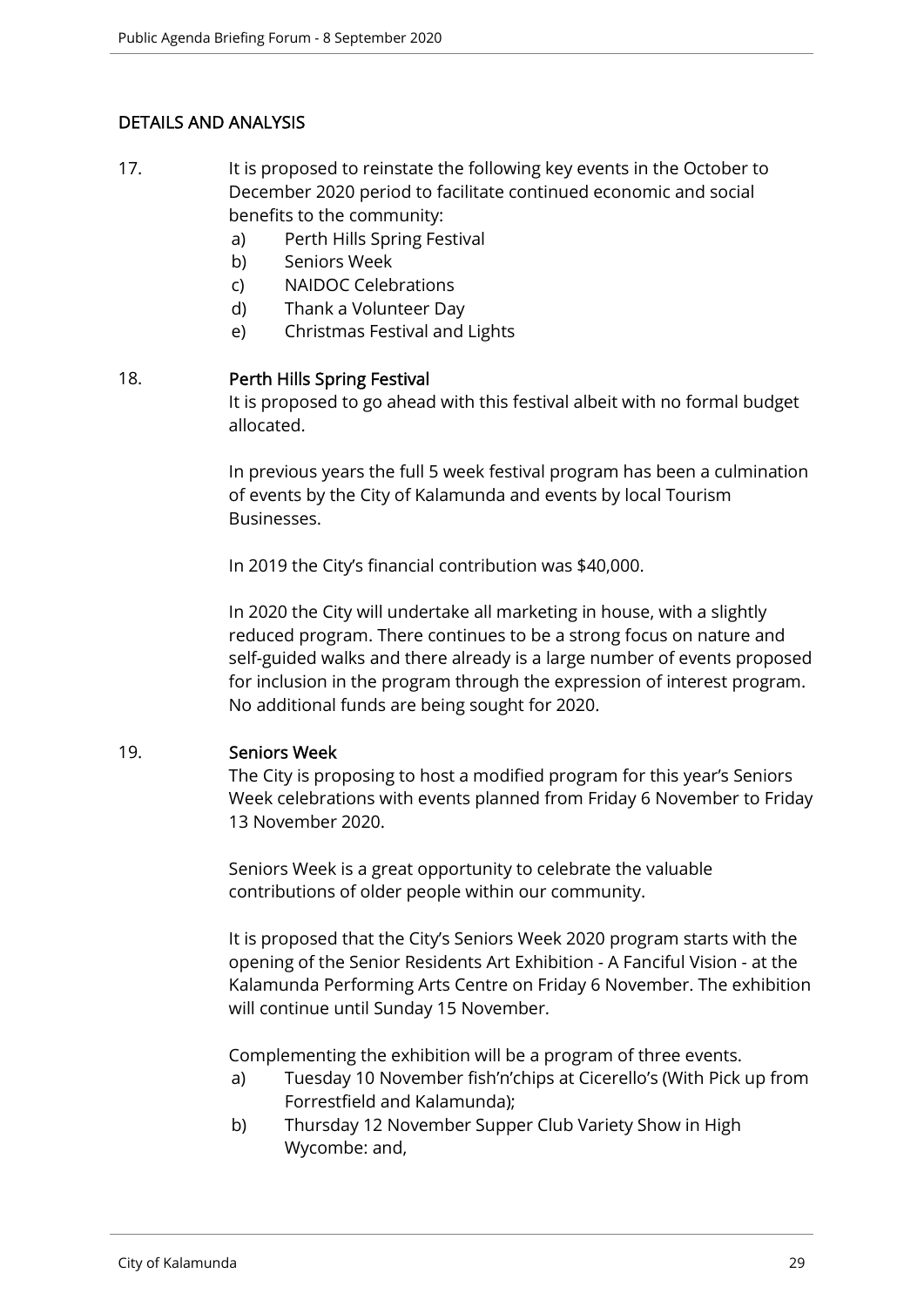- c) Friday 13 November bingo, games and refreshments at the Woodlupine Community Centre, in Forrestfield.
- 20. One of the changes proposed is to charge a fee of \$5.00 to Seniors attending events, with the exception of Bingo which has its own license provisions and requirements.
- 21. To further celebrate seniors, Forrestfield's Hartfield Park Recreation Centre is offering a free active seniors' program from 2 to 13 November.
- 22. In 2019/2020 the Seniors Week Budget was \$20,000. For 2020/2021 a reduced budget of \$15,000 is proposed.

#### 23. NAIDOC Celebrations

NAIDOC celebrations are proposed to go ahead, with budget from the City's Arts Strategy included in the 2020/21 Budget Adoption.

The City has also submitted for funding from the 2020 NAIDOC Local Grants Round to compliment the program. The Draft NAIDOC program is attached as Annexure 2. Funding of \$10,000 has been sought to complement existing funds in the 2020/2021 Budget for NAIDOC.

#### 24. Thank a Volunteer Day

The City proposed to host Thank a Volunteer Day on Friday 4 December 2020.

The event will move from being outdoors in Stirk park, to an indoor venue, as it did in 2019, as this reduces costs relating to an outdoors option such as marquee infrastructure.

Venues are currently operating at 50% normal capacity and this will be taken into account, along with all necessary COVID restrictions in the planning.

In 2019 the Thank a Volunteer Budget was \$10,893. The budget has been reduced and the event is proposed to be undertaken with a budget of \$6,267.00.

#### 25. Christmas Festival and Lights

The City of Kalamunda Christmas Festival is an annual program of Community led events, in partnership with the City. Christmas lighting is installed in the City as a part of this event program.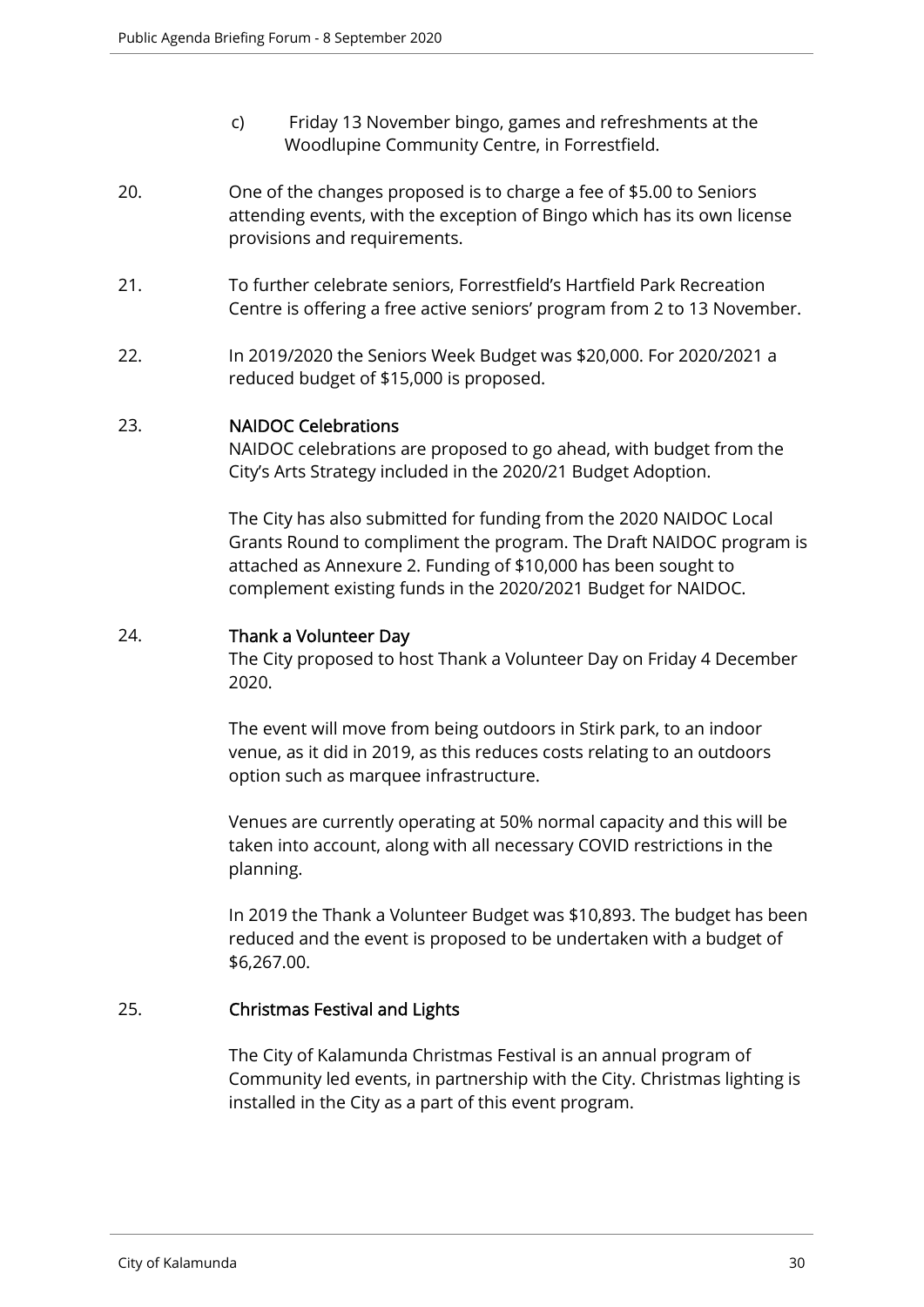The total value of the program in 2019/2020 was \$35,000 for the Festival program and \$30,000 for the Christmas Lights (\$65,000 total.) A reduced program with a budget of \$45,000 is proposed for 2020/2021.

Events are held throughout the City as a part of the Christmas Festival.

#### 26. COVID-19 safety requirements

All COVID-19 safety requirements in accordance with Phase 4 would be undertaken. It is possible that the State may enter into Phase 5 prior to Seniors Week.

Current Phase 4 restrictions have been extended until 24 October 2020.

The City is carefully monitoring any changes to COVID-19 restrictions and has a program of events focused on no large gathering, social distancing and a series of smaller events across a number of days and times throughout its programming.

#### APPLICABLE LAW

27. Local Government Act 1995

### APPLICABLE POLICY

28. Nil

#### STAKEHOLDER ENGAGEMENT

- 29. The City of Kalamunda has called for expressions of interest from Tourism operators in the region who are planning to host events as a part of the Perth Hills Spring Festival, which will form the substantive program.
- 30. Community engagement has been undertaken with Aboriginal Community members in regard to the proposed NAIDOC program, with community members putting forward events which have formed the basis of the program.
- 31. The Seniors week program is based on feedback from previous years, with a high level of community satisfaction at Seniors Week events in the City for many years.
- 32. Thank a Volunteer Day invitees are volunteers of the City of Kalamunda programs and services throughout the year and Local Hero Award winners only.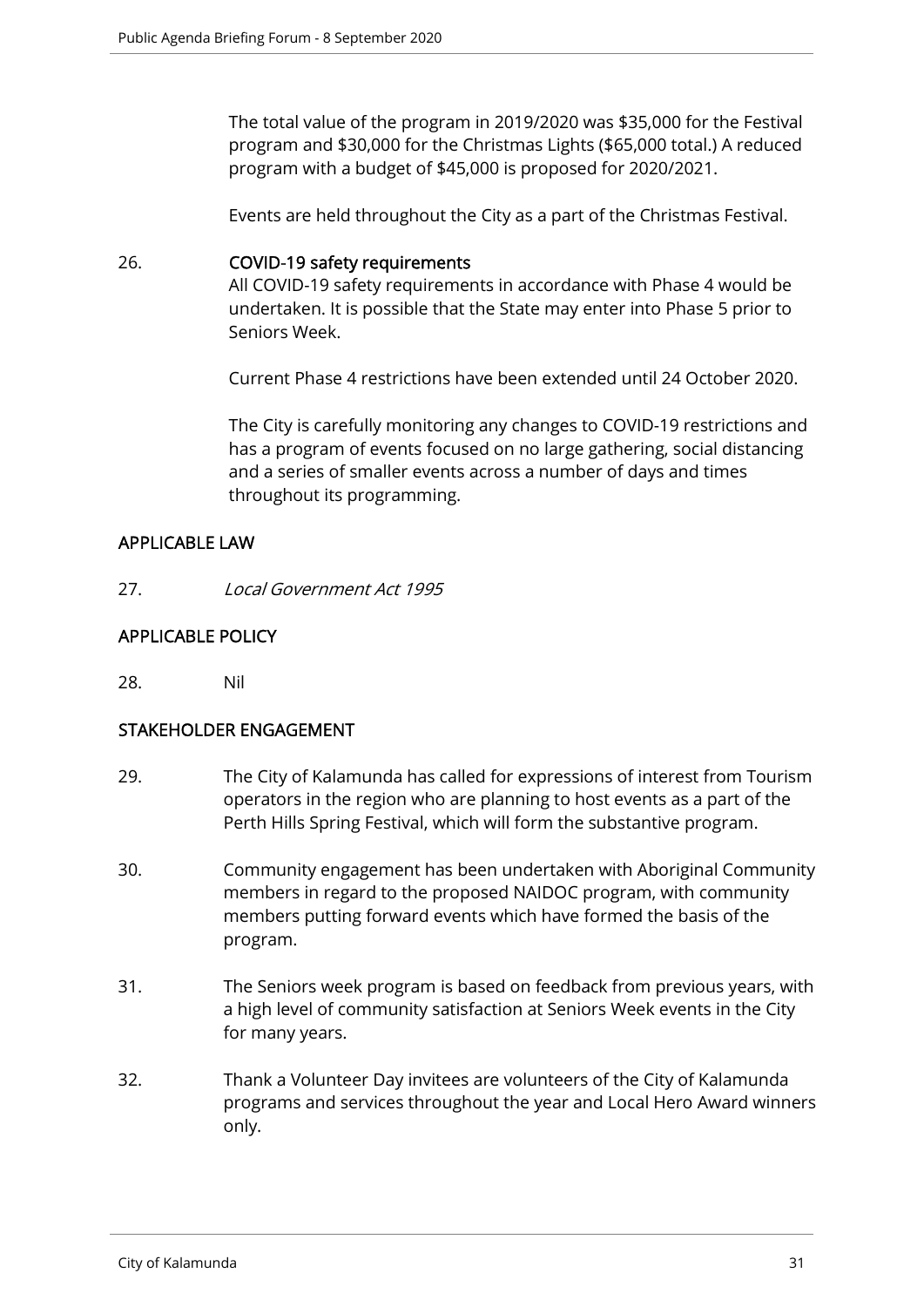33. The Christmas Festival program would be finalised following a call out for interested community groups who would like to host an event.

#### FINANCIAL CONSIDERATIONS

34. Financial implications considered as a part of the next Budget review. The costs to considered are as follows:

| $\bullet$ | Seniors Week                         | \$15,000.00 |
|-----------|--------------------------------------|-------------|
|           | Thank a Volunteer Day                | \$6,267.00  |
|           | City of Kalamunda Christmas Festival | \$45,000.00 |
| Total:    |                                      | \$67,267.00 |

#### **SUSTAINABILITY**

35. N/A

#### RISK MANAGEMENT

| 36. | Risk: Tightening of COVID restrictions impacts viability of events                                                                              |            |        |  |
|-----|-------------------------------------------------------------------------------------------------------------------------------------------------|------------|--------|--|
|     | Consequence                                                                                                                                     | Likelihood | Rating |  |
|     | Major                                                                                                                                           | Possible   | High   |  |
|     | <b>Action/Strategy</b>                                                                                                                          |            |        |  |
|     | The City is carefully monitoring the COVID Pandemic and directions                                                                              |            |        |  |
|     | from the State Government of Western Australia. Events have been                                                                                |            |        |  |
|     | planned at a small scale, with a series of activities spread over time, and                                                                     |            |        |  |
|     | taking into account all current COVID restrictions. It is possible we may                                                                       |            |        |  |
|     | enter phase 5, however Phase 4 requirements have been factored in                                                                               |            |        |  |
|     | along with contingency planning should we see any regression in the<br>stages. Events for 2021 will not be considered until closer to the time. |            |        |  |

#### **CONCLUSION**

- 37. This report has been presented to Council with a view to reinstating some City of Kalamunda events, and associated budget, that was not considered as a part of the Crisis Budget adopted for 2020/2021. The Budget also did not include funding for Community Sponsorship and Events.
- 38. It is considered that conducting these community-wide events will bring people from all walks of life together, strengthening the bonds between them. Those bonds act to improve mental well-being, while helping to alleviate personal struggles and encourage a strong sense of community.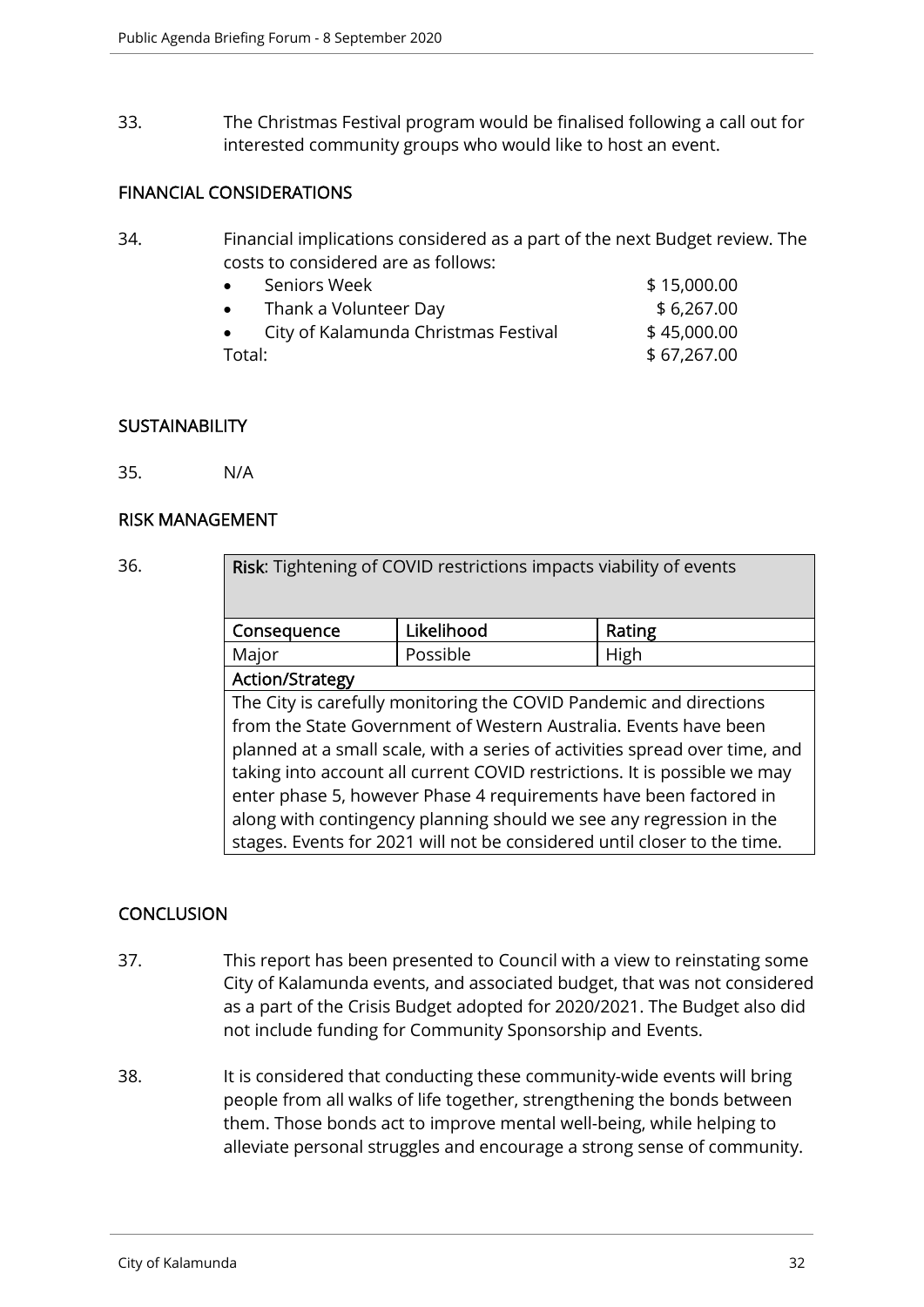- 39. The proposed City of Kalamunda events program October December 2020 will have a strong emphasis on the utilisation of local suppliers, providing further economic benefits.
- 40. Officers plan to bring a future report to Council to consider events for January – June 2021, towards the end of the 2020 calendar year.
- 41. The City continue to carefully review COVID-19 restrictions.

#### Voting Requirements: Absolute Majority

#### RECOMMENDATION

That Council:

- 1. ENDORSE the proposed City of Kalamunda Events for October to December 2020.
- 2. APPROVE the proposed event budgets for inclusion in the next budget review as follows:

| Total |                                        | \$67,267.00 |
|-------|----------------------------------------|-------------|
|       | • City of Kalamunda Christmas Festival | \$45,000.00 |
|       | • Thank a Volunteer Day                | \$6,267.00  |
|       | • Seniors' Week                        | \$15,000.00 |

3. Pursuant to section 6.16 (3) of the Local Government Act 1995, ADOPT a \$5.00 fee for 2020 Seniors' Week events.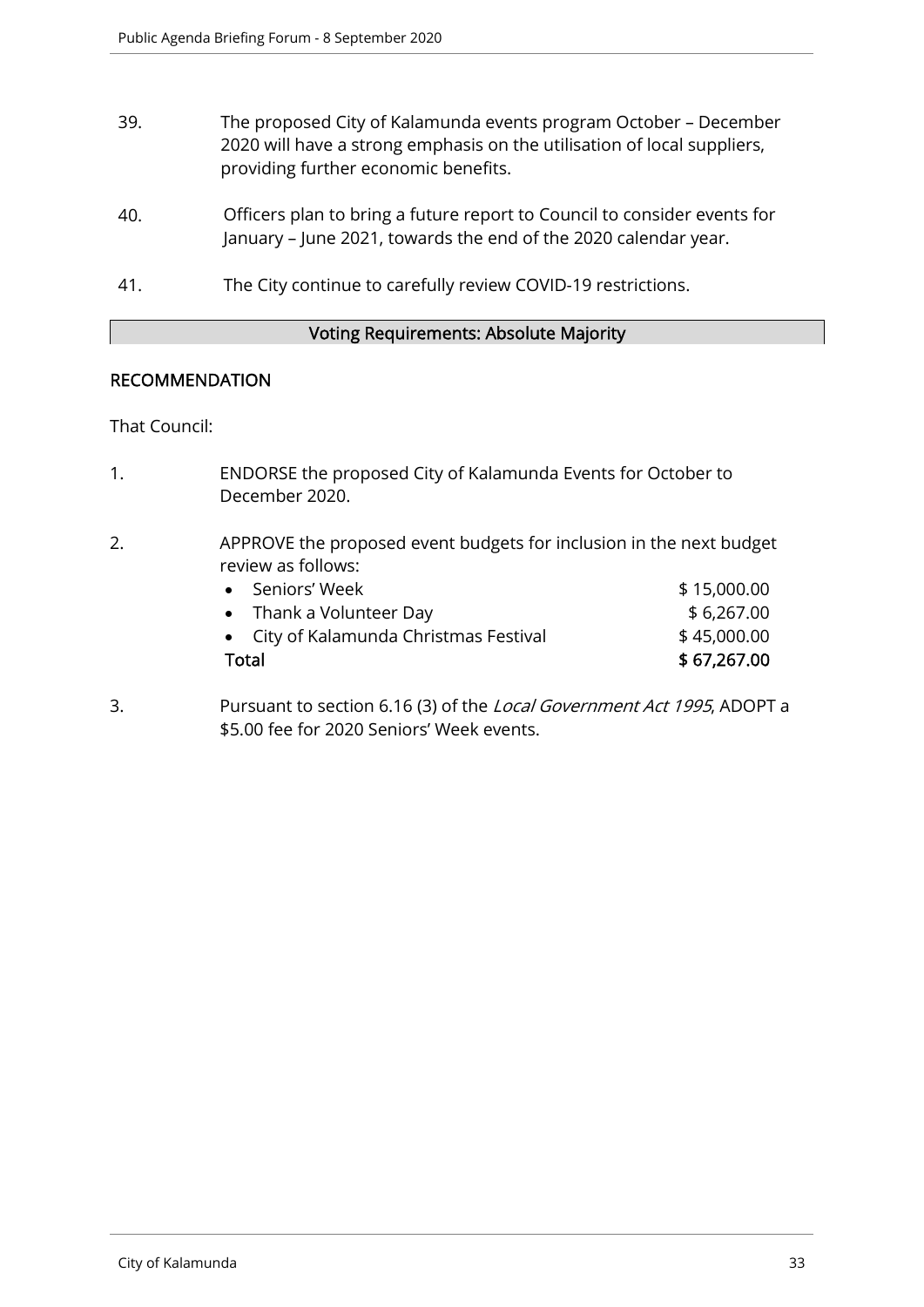# 10.4.2. Funerals in Public Open Spaces Policy

Declaration of financial / conflict of interests to be recorded prior to dealing with each item.

| Previous<br>Items                                                    |                        | SCM 165/2020                                                                                                                                              |
|----------------------------------------------------------------------|------------------------|-----------------------------------------------------------------------------------------------------------------------------------------------------------|
| Directorate<br>Business Unit<br>File Reference<br>Applicant<br>Owner |                        | Office of the CEO<br>Customer and Public Relations                                                                                                        |
| <b>Attachments</b>                                                   | $\overline{1}$ .<br>2. | Community Engagement Report - Funerals in Public<br>Places [10.4.2.1 - 43 pages]<br>Funerals in Public Open Space Policy [GOZT]<br>$[10.4.2.2 - 2$ pages] |

#### TYPE OF REPORT

|   | Advocacy    | When Council is advocating on behalf of the community to<br>another level of government/body/agency                                                                                                                                                                                                                                                                                                                                |
|---|-------------|------------------------------------------------------------------------------------------------------------------------------------------------------------------------------------------------------------------------------------------------------------------------------------------------------------------------------------------------------------------------------------------------------------------------------------|
|   | Executive   | When Council is undertaking its substantive role of direction<br>setting and oversight (eg accepting tenders, adopting plans<br>and budgets                                                                                                                                                                                                                                                                                        |
|   | Information | For Council to note                                                                                                                                                                                                                                                                                                                                                                                                                |
| R | Legislative | Includes adopting Local Laws, Town Planning Schemes and<br>Policies. When Council determines a matter that directly<br>impacts a person's rights and interests where the principles of<br>natural justice apply. Examples include town planning<br>applications, building licences, other permits or licences<br>issued under other Legislation or matters that could be<br>subject to appeal to the State Administrative Tribunal |

#### STRATEGIC PLANNING ALIGNMENT

Kalamunda Advancing Strategic Community Plan to 2027

#### Priority 1: Kalamunda Cares and Interacts

Objective 1.1 - To be a community that advocates, facilities and provides quality lifestyles choices.

**Strategy 1.1.1** - Facilitates the inclusion of the ageing population and people with disability to have access to information, facilities and services.

#### Priority 1: Kalamunda Cares and Interacts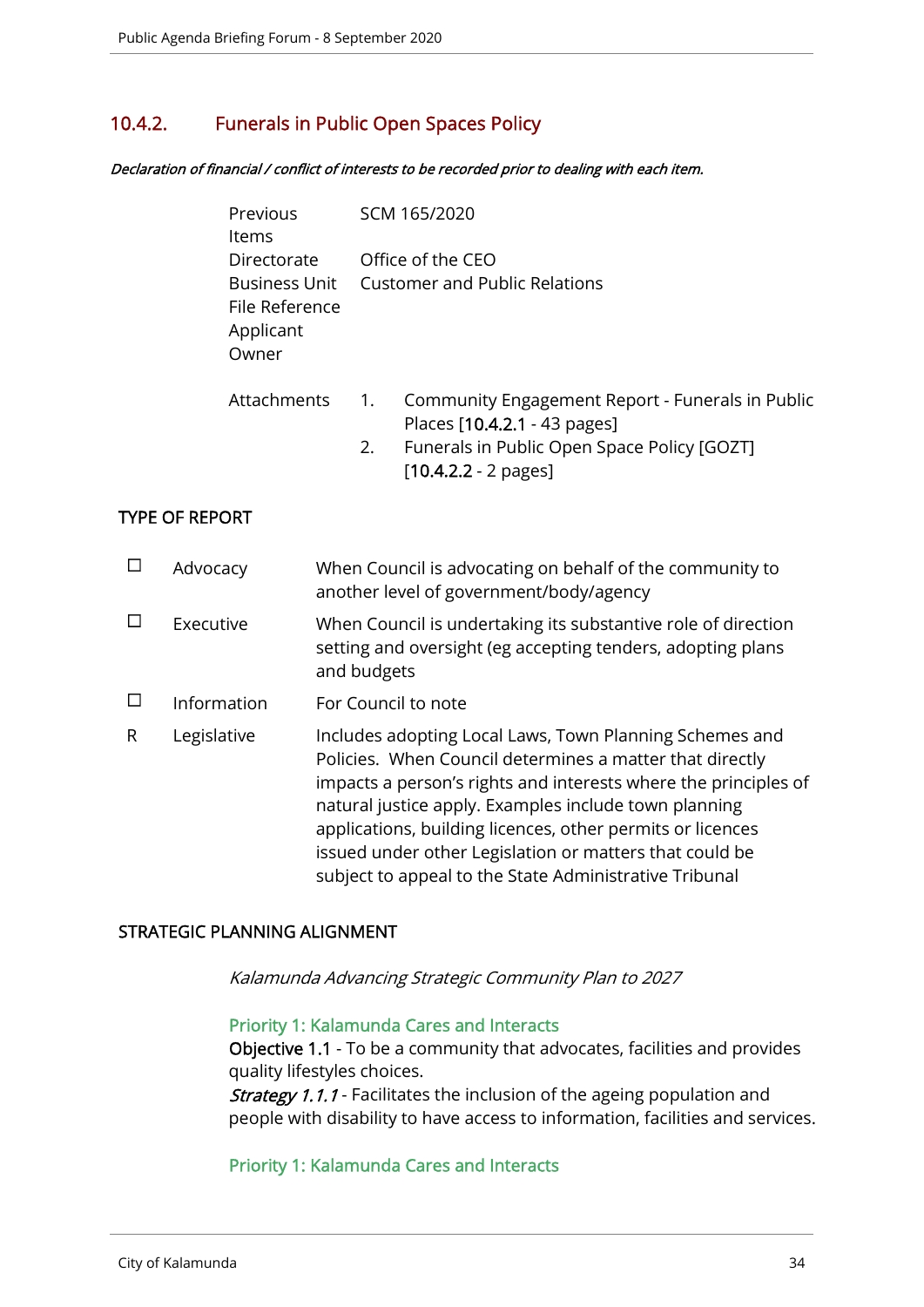Objective 1.2 - To provide a safe and healthy environment for community to enjoy.

Strategy - 1.2.1 Facilitate a safe community environment.

#### Priority 1: Kalamunda Cares and Interacts

Objective 1.3 - To support the active participation of local communities. **Strategy 1.3.1** - Support local communities to connect, grow and shape the future of Kalamunda.

# Priority 4: Kalamunda Leads

Objective 4.1 - To provide leadership through transparent governance. Strategy 4.1.1 - Provide good governance.

### Priority 4: Kalamunda Leads

Objective 4.2 - To proactively engage and partner for the benefit of community. **Strategy 4.2.1** - Actively engage with the community in innovative ways.

# EXECUTIVE SUMMARY

- 1. The purpose of this report is for Council to consider a proposed Policy to facilitate the conduct of funerals in Public Open Spaces (POS).
- 2. The City of Kalamunda (City) undertook community engagement with respect to funerals in public places in early 2020 which showcased community support.
- 3. It is recommended that the 'Funerals in Public Open Spaces Policy' be adopted for a 12-month trial, with a report bought back to Council at the end of the 12-month period.

# **BACKGROUND**

4. A Special Council Meeting was held in July 2019 in regard to a request to hold a Funeral in Stirk Park, Kalamunda. The Council resolution was as follows:

#### That Council:

- 1. REQUEST the Chief Executive Officer develop a Policy for Council consideration in regard to the holding of Funerals in Public Places and that be put to the public for its consideration.
- 2. REQUEST the Chief Executive Officer to undertake community consultation in regard to development of the policy - Funerals in Public Places.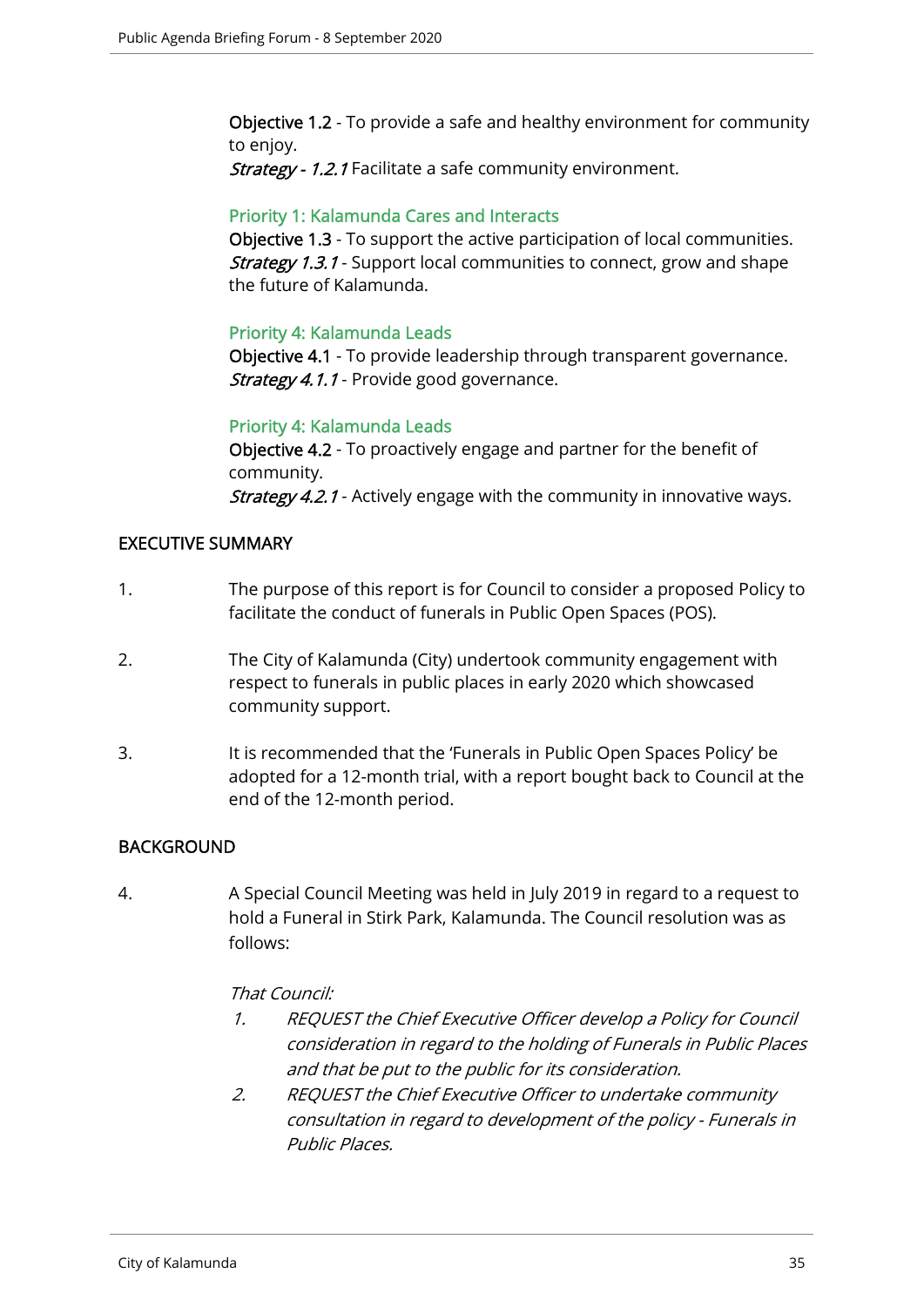| З. | APPROVE the request to conduct a funeral service in Stirk Park, |
|----|-----------------------------------------------------------------|
|    | Kalamunda on Monday 22 July 2019 at 2.00pm, subject to          |
|    | acceptance of the following event conditions by the applicant:- |

- a) the completion and return a 'Venue Hire to secure the Stirk Park Sound Shell & surrounding area for private use;
- b) completion of a 'Certificate of Testing for Portable Electrical Equipment' by a licensed electrical contractor, if any electrical equipment is to be used;
- c) all flexible cords, portable outlet devices and residual current devices require certification of testing and be tagged as such within 6 months of the event;
- d) appropriate management of electrical cabling, or such cabling be kept away from the public;
- e) the obtaining of permits for event related vehicles pursuant to the City (Shire) of Kalamunda Local Government Property Local Law, which would include strict conditions including appropriate marshalling into and out of the park to ensure the safety of the general public and event patrons;
- f) event noise, if amplified, is required to be kept to within 85dB(A) as measures 1m from the microphone;
- g) Certificates of Structural Integrity is required for any marquee or tent;
- h) a site plan of the event showing the proposed layout of the event noting all exits, toilets, stages, tents, marquees and the like is required to be submitted to the City by 12.00pm Friday 19 July 2019;
- i) a parking plan showing the proposed locations of all event patron parking and how the organisers would manage parking on the day is required to be submitted to the City by 12.00pm Friday 19 July 2019;
- j) an approved event notification letter is required to be provided to all surrounding residents by 12.00pm Friday 19 July 2019, which is to include details of the nature and times of the event and a contact telephone number that would be manned at all times during the event; and
- k) Installation of notification signage.
- 5. The City undertook community consultation to understand the level of interest in the specific topic of Funerals in Public Places.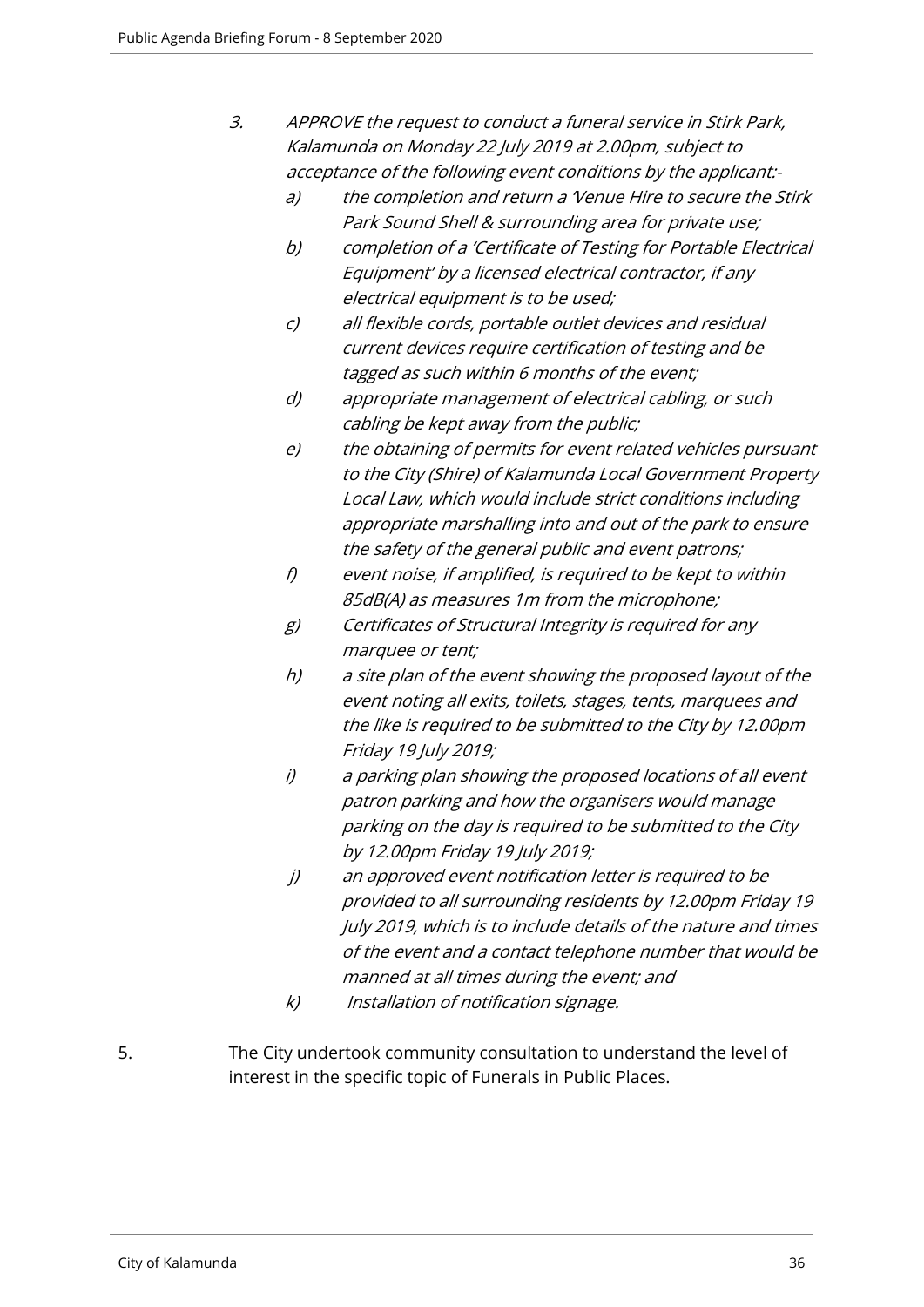# DETAILS AND ANALYSIS

- 6. Consultation ran from 26 January to 10 March 2020 through:
	- a) an integrated marketing campaign
	- b) published on the City's online engagement platform and website
	- c) promoted via the City's social media channels, and
	- d) advertisements in the local newspaper.
- 7. It received attention on social media channels with heightened engagement on each post across both Facebook and Instagram.
- 8. The survey received 117 responses, demonstrating that funerals in public places is a topic of interest in the community.

Key findings are as follows:

- 38% strongly agree that holding funerals in public places is something the City should approve
- 41% feel funerals should be able to take place in public places on any day of the week
- 57% do not think it is necessary to deliver an Event Notification Letter for surrounding residents
- 57% agree that any funeral in a public place needs to be carefully located away from main
- thoroughfares and areas of higher public use
- 64% feel there should be a 12-month trial period.
- 9. The majority of respondents feel that the following are 'very important';
	- a) parking for attendees,
	- b) hearse parking and access,
	- c) limitations on event size,
	- d) assurances that no alcohol will be consumed on site,
	- e) shared use of disabled access pathways, shelters & lavatories, and
	- f) noise restrictions.

Whilst the majority feel that restrictions on the visibility of the funeral gathering and proceedings is 'not important'.

- 10. A copy of the consultation report is attached as Appendix 1.
- 11. The policy proposes that the City will consider on its merits any application for a funeral service to be conducted at the following recommended and preferred Parks and Reserves, which are under the control and management of the City: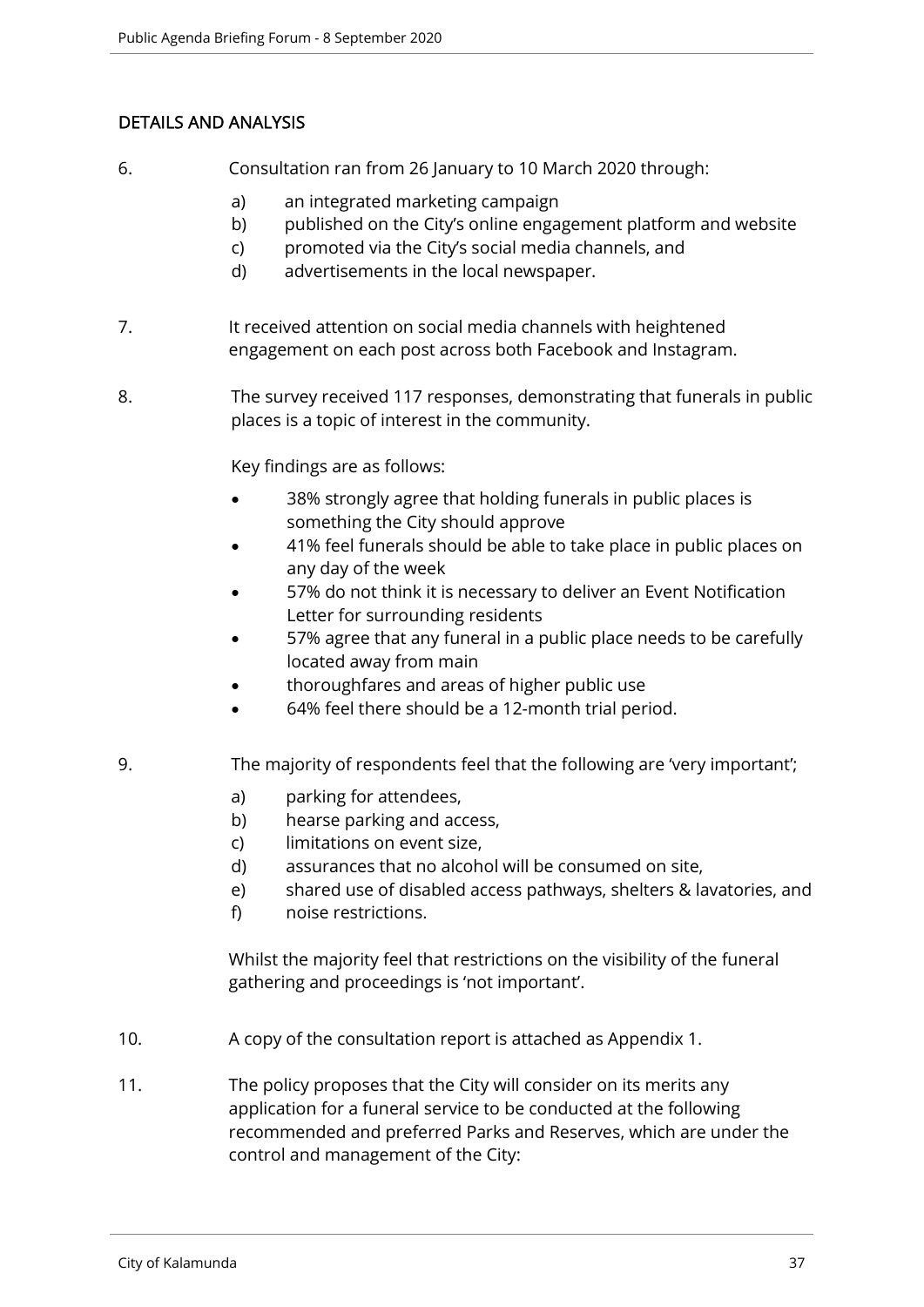- a) Stirk Park (Kalamunda)
- b) Jorgensen Park (Kalamunda)
- c) Hartfield Park (Forrestfield)
- 12. Each application will take into account the following criteria:
	- a) the public use of the Reserve or Public Open Space at the time the service is requested;
	- b) the expected size of the funeral

Applications to hold a funeral service at any of the approved locations as defined above must be lodged at the City's Administration Office at least three working days prior to the time requested for the funeral service.

- 13. The approval for the funeral service at the requested time will be at the sole discretion of the City.
- 14. A copy of the proposed Policy, Service 12 Funerals in Public Open Spaces is attached as Attachment 2.
- 15. The Policy is proposed to be utilised for a 12-month trial period, with a future report to Council on the results of the trial.

#### APPLICABLE LAW

16. Local Government Act 1995

#### APPLICABLE POLICY

17. There is no current policy in relation to this matter.

#### STAKEHOLDER ENGAGEMENT

- 18. Out of the 117 responses:
	- a) 17% were male,
	- b) 82% female,
	- c) 1% undisclosed.
	- d) 26% were between the ages of 36-45,
	- e) followed closely by 25% in the 56-65 age bracket, and
	- f) 22% in the 46-55 bracket.
	- g) 59% were residents.

The top four responses came from the suburbs of Kalamunda, Lesmurdie, High Wycombe, and Forrestfield & Gooseberry Hill tied.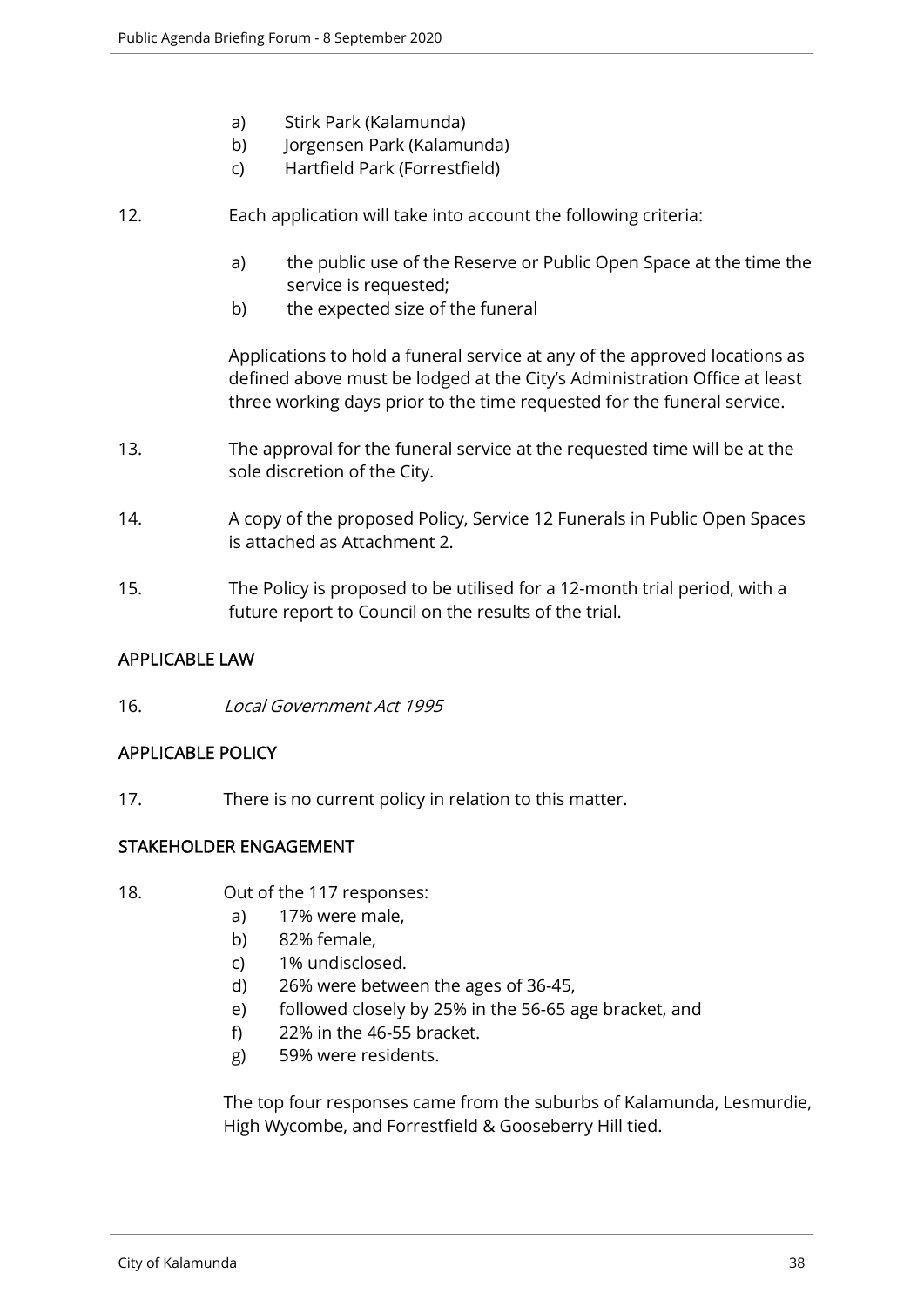#### FINANCIAL CONSIDERATIONS

19. There is no financial cost to the City in allowing this type of event to be held.

### **SUSTAINABILITY**

#### Social Implications

20. Funerals are an important part of society and are ceremonial.

#### Economic Implications

21. Not applicable.

#### Environmental Implications

22. All environmental issues to be managed as a part of the application and assessment of each request.

#### RISK MANAGEMENT

23. **Risk:** Community members are concerned about the hosting of funerals in public places

| Consequence                                                            | Likelihood | Rating |
|------------------------------------------------------------------------|------------|--------|
|                                                                        | Possible   |        |
| <b>Action/Strategy</b>                                                 |            |        |
| Undertake a trial of the Policy for a 12-month period to determine any |            |        |
| issues.                                                                |            |        |
|                                                                        |            |        |

# **CONCLUSION**

- 24. Community consultation has indicated support for the holding of Funerals at Public Places.
- 25. The Policy is proposed for adoption, with a 12-month trial.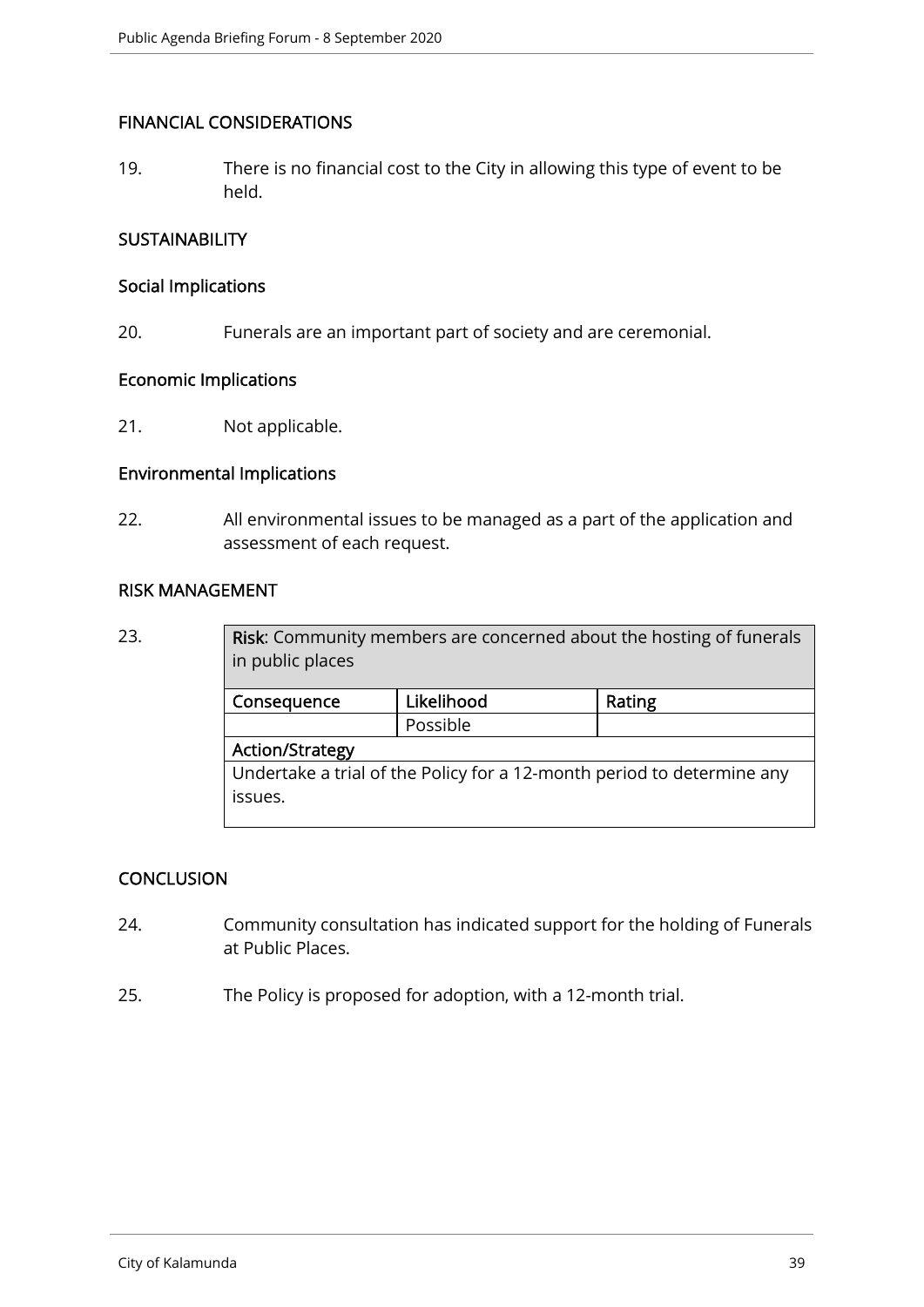# Voting Requirements: Simple Majority

#### RECOMMENDATION

That Council:

- 1. NOTE the Community Consultation Report.
- 2. ADOPT Service 12 Funerals in Public Open Spaces Policy.
- 3. NOTE a 12-month Trial will be undertaken in relation to Funerals in Public Open Spaces.